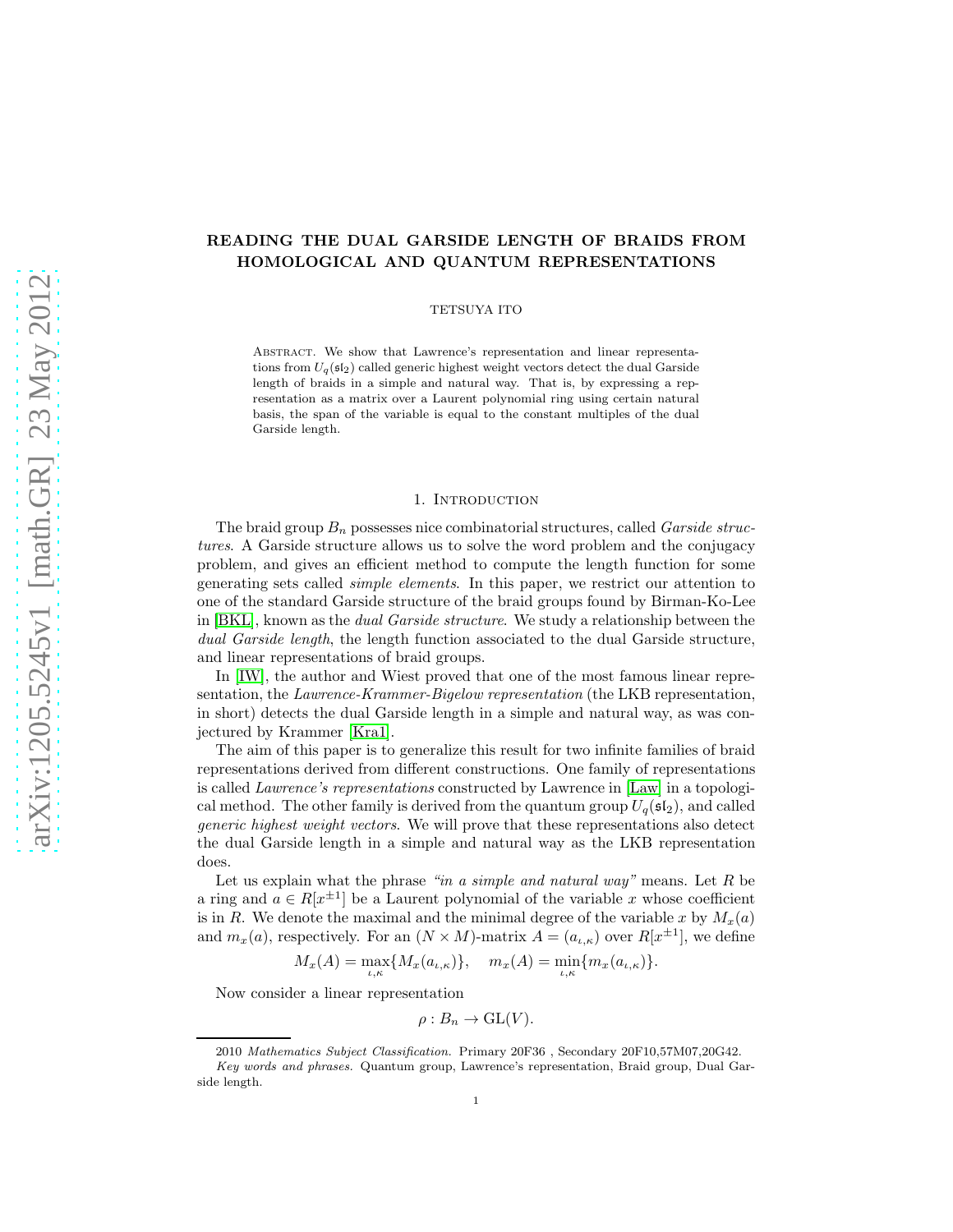## $2\,$  TETSUYA ITO  $\,$

where V is a free  $R[x^{\pm 1}]$ -module. There are many known constructions of such linear representations of braid groups. In many cases, from a construction of the linear representation  $\rho$  one can find a certain natural basis  $\{v_i\}_{i=1,2,\dots,N}$  of V. By using the basis  $\{v_i\}$ , we express the representation  $\rho$  as a matrix representation

$$
\rho^V: B_n \to \mathrm{GL}(N; R[x^{\pm 1}]).
$$

So for each braid  $\beta$  we get an  $(N \times N)$ -matrix  $\rho^V(\beta)$  over  $R[x^{\pm 1}]$ . We say the representation  $\rho^V$  *naturally* and *directly detects* the dual Garside length if the supremum and the infimum of  $\beta$  are some constant multiples of  $m_x = m_x(\rho^V(\beta))$  and  $M_x = M_x(\rho^V(\beta))$ , respectively. Here the supremum and infimum of braids are integers derived from the dual Garside structure which will compute the dual Garside length. Roughly speaking,  $\rho^V$  naturally and directly detects the dual Garside length means that the dual Garside length is equal to some constant multiples of  $M_x - m_x$ , the span of the variable x.

Our results give a rather surprising and strong connection between linear representations and the dual Garside structure. Assume that we used other basis  $\{v_i'\}$ of  $V$ . Then it is still true that one can compute the dual Garside length from the matrix expression of  $\rho(\beta)$  with respect to the basis  $\{v_i'\}$ . However, for such basis to compute the dual Garside length it is not sufficient to know  $m_x$  and  $M_x$ . We need to know the whole matrix, and the formula of dual Garside length might be quite complicated. Thus our results says, roughly speaking, a natural basis of representation derived from a geometric or algebraic point of view is also natural with respect to the dual Garside structure.

The plan of this paper is as follows. In Section [2](#page-2-0) we review a definition of dual Garside length. In Section [3](#page-3-0) we briefly summarize Bigelow-like treatment of Lawrence's representation. A construction of quantum representations will be reviewed in Section [4.](#page-7-0) We will also review Kohno's theorem which identifies Lawrence's representation with certain quantum representations, called *generic null* vectors. Finally we will prove the main results of this paper, the dual Garside length formulae in Section [5.](#page-13-0)

Unfortunately, our proof of the dual Garside length formula for quantum representation, Theorem [5.6,](#page-17-4) is indirect and tells us nothing why such an equality holds. Our proof is based on a topological method developed in [\[IW\]](#page-17-1) and we needed to use Theorem [5.5,](#page-15-0) the dual Garside length formula for Lawrence's representation.

Contrary, the proof of Theorem [5.5](#page-15-0) partially provides a reason why Lawrence's representation detects the dual Garside length. As we have seen [\[IW\]](#page-17-1), the dual Garside length are related to certain abelian covering (or, local coefficients) of punctured disc, which is a key ingredient of construction of Lawrence's representation. This observation and non-vanishing of the homological intersection pairing called Noodle-Fork pairing (Lemma [3.3\)](#page-7-1) which was the key of the proof of faithfulness in Bigelow's theory lead to the dual Garside length.

It is an interesting problem to find an alternative proof of Theorem [5.6](#page-17-4) via the theory of quantum groups. Our results suggest that there are unknown relationships between the dual Garside structure and quantum groups: in particular, the universal R-matrix of quantum groups might have a rich combinatorial structure, than the simple fact that it gives rise to a solution of Yang-Baxter equation.

It is also interesting to study a relationship between linear representations of braids and usual Garside structure, the other standard Garside structure of braids. In [\[Kra2\]](#page-17-5) Krammer proved that the LKB representation naturally and directly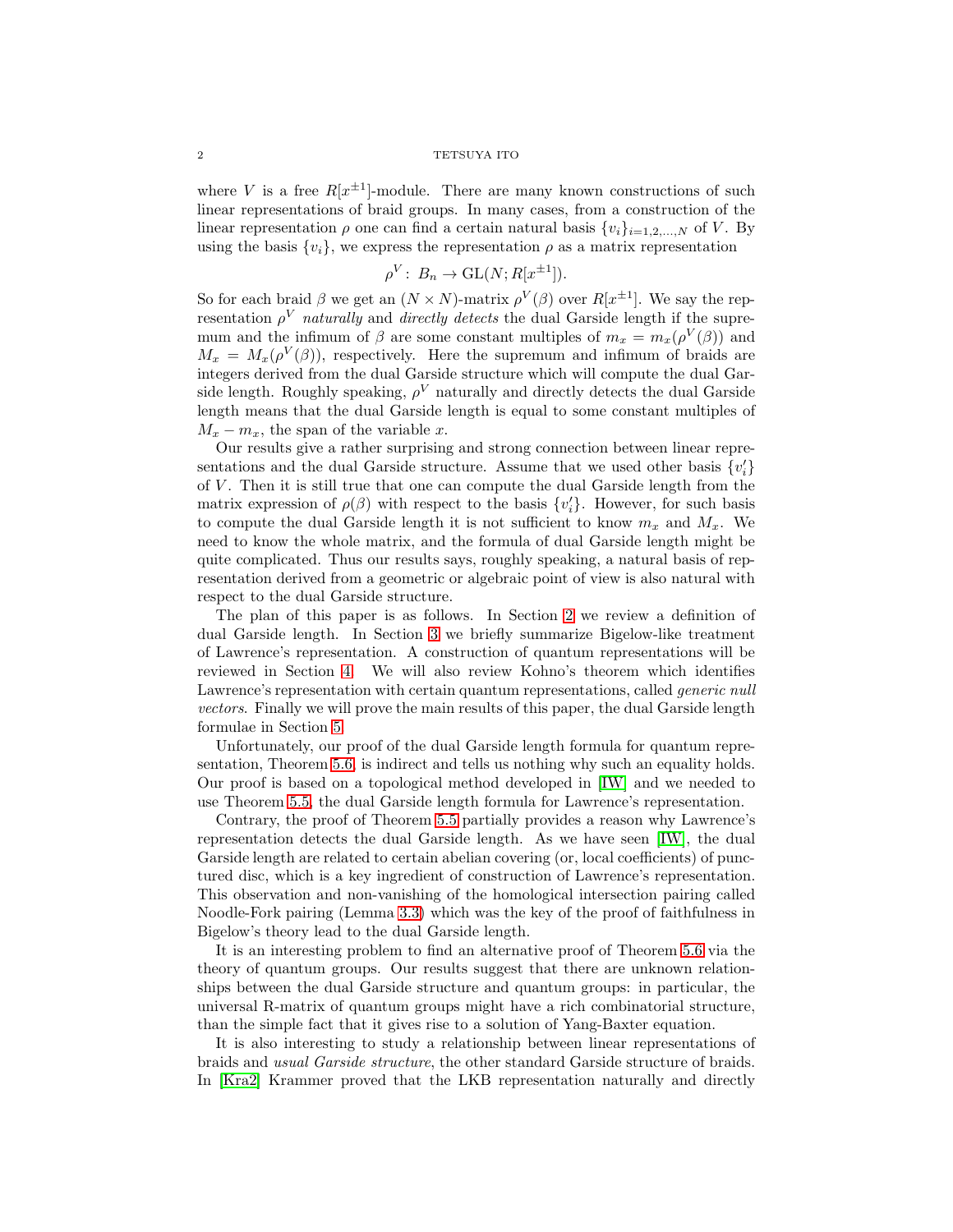detects the usual Garside structure, by using the variable t instead of q. Hence it is natural to expect that Lawrence's representation and quantum representations which we considered here also detects the usual Garside structure, by using the other variables.

Convention 1.1. In a theory of the braid groups and quantum groups, various conventions are used. To avoid confusions, we summarize our conventions and notations below.

- All actions of the braid groups are considered as *left* actions, and the dual Garside structure we are treating is *right* Garside structure, as we will review in Section [2.](#page-2-0)
- All conventions about quantum groups  $U_q(\mathfrak{sl}_2)$  follows from [\[JK\]](#page-17-6). In particular, q-numbers, q-fractionals, and q-binomial coefficients are defined by

$$
[n]_q! = [n]_q [n-1]_q \cdots [2]_q [1]_q,
$$
  

$$
[n]_q = \frac{q^n - q^{-n}}{q - q^{-1}}, \quad \begin{bmatrix} n \\ j \end{bmatrix}_q = \frac{[n]_q!}{[n-j]_q! [j]_q!}.
$$

As in [\[JK\]](#page-17-6), we use Kassel's textbook [\[Kas\]](#page-17-7) as a main reference of quantum groups. One main difference is that we use a variable (parameter)  $\hbar$ , which corresponds 2h in Kassel's book.

• As an element of mapping class group of  $D_n$ , a positive standard generator  $\sigma_i$  of  $B_n$  is identified with the *right-handed*, that is, the *unti-clockwise* half Dehn-twist which interchanges the punctures  $p_i$  and  $p_{i+1}$  of  $D_n$ .

It should be emphasized that this conventions is opposite to [\[Big\]](#page-17-8), [\[IW\]](#page-17-1) and [\[JK\]](#page-17-6). This convention is adapted to simplify the identification of quantum and homological representations, Corollary [4.6.](#page-13-1)

- The rest of conventions about homological representations, topological construction of representations we mainly follow [\[IW\]](#page-17-1). In particular, the positive direction of winding (the meridian of hypersurfaces) is chosen as the clockwise direction.
- To distinguish the variables in quantum and Lawrence's representation, we use symbol q,t to represent variables in Lawrence's representations whereas we use  $q, s$  to represent variables in quantum representations. Thus, q and q represent different variables.
- Let R be a subring of  $\mathbb{C}$ . For  $R[x^{\pm 1}, y^{\pm 1}]$ -module V (where x and y are variables), we will denote the specialization of the variable  $x$  and  $y$  to complex numbers c and c' by  $V|_{x=c,y=c'}$ . That is,  $V|_{x=c,y=c'}$  is a C-vector space  $\mathbb{C} \otimes_{R[x^{\pm 1},y^{\pm 1}]} V$  where we regard  $\mathbb{C}$  as an  $R[x^{\pm 1},y^{\pm 1}]$ -module by the specialization map  $f_{c,c'}: R[x^{\pm 1}, y^{\pm 1}] \to \mathbb{C}$  defined by  $f_{c,c'}(x) = c$ ,  $f_{c,c'}(y) = c'.$

Acknowledgments. This research was supported by JSPS Research Fellowships for Young Scientists. The author would like to thank Toshitake Kohno for stimulating discussion.

## 2. Dual Garside length

<span id="page-2-0"></span>In this section we review the dual Garside length. For details, see [\[BKL\]](#page-17-0). For  $1 \leq i \leq j \leq n$ , let  $a_{i,j}$  be the braid

$$
a_{i,j} = (\sigma_{i+1} \cdots \sigma_{j-2} \sigma_{j-1})^{-1} \sigma_i (\sigma_{i+1} \cdots \sigma_{j-2} \sigma_{j-1})
$$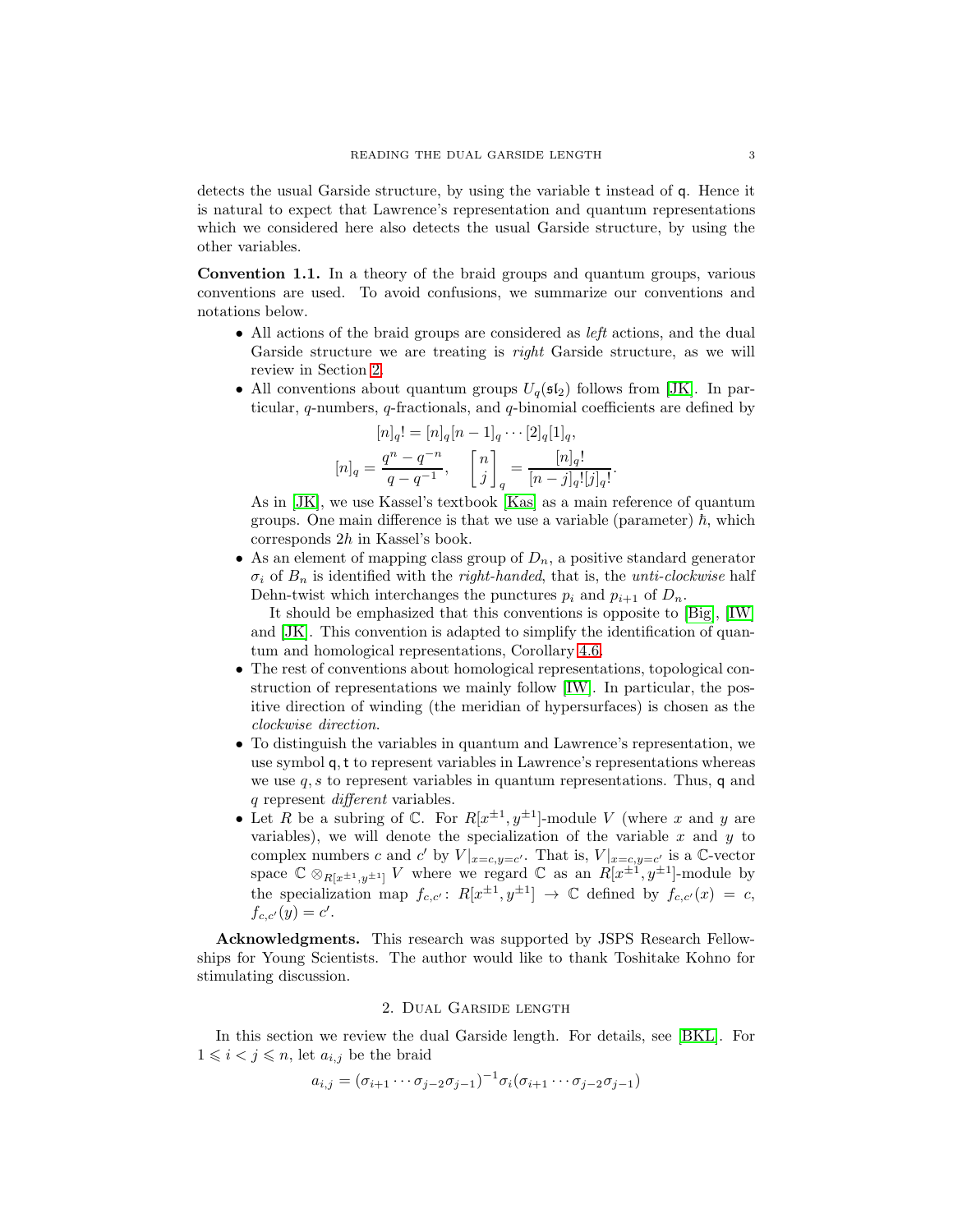The generating set  $\Sigma^* = \{a_{i,j} | 1 \leq i < j \leq n\}$  was introduced in [\[BKL\]](#page-17-0), and its elements are called the dual Garside generators, or band generators, or Birman-Ko-Lee generators.

A dual-positive braid is a braid which is written by a product of positive dual Garside generator  $\Sigma^*$ . The set of dual-positive braids is denoted by  $B_n^{+*}$ . The dual Garside element is a braid  $\delta$  given by

$$
\delta = a_{1,2}a_{2,3}\dots a_{n-1,n}
$$

Let  $\leq \Sigma^*$  be the (right) subword partial ordering with respect to the dual Garside generating set  $\Sigma^*$ :  $\beta_1 \preccurlyeq_{\Sigma^*} \beta_2$  if and only if  $\beta_2 \beta_1^{-1} \in B_n^{+*}$ . For a given braid  $\beta$ , the supremum sup<sub> $\Sigma^*$ </sub> ( $\beta$ ) and the infimum inf<sub>Σ<sup>\*</sub></sup> ( $\beta$ ) is defined by</sub>

$$
\sup_{\Sigma^*} (\beta) = \min\{m \in \mathbb{Z} \mid \beta \preccurlyeq_{\Sigma^*} \delta^m\}
$$

and

$$
\inf_{\Sigma^*} (\beta) = \max\{M \in \mathbb{Z} \mid \delta^M \preccurlyeq_{\Sigma^*} \beta\}
$$

respectively.

A dual-simple element is a dual-positive braid x which satisfies  $1 \leq \Sigma^* x \leq \Sigma^* \delta$ . The set of dual-simple element is denoted by [1,  $\delta$ ]. The *dual Garside length*  $l_{\Sigma^*}$  is the length function with respect to the generating set  $[1, \delta]$ .

The next formula relates the supremum, infimum and the length.

<span id="page-3-1"></span>**Proposition 2.1** (Dual Garside length [\[BKL\]](#page-17-0)). For a braid  $\beta \in B_n$  we have the following equality

$$
l_{\Sigma^*}(\beta) = \max\{0, \sup_{\Sigma^*}(\beta)\} - \min\{\inf_{\Sigma^*}(\beta), 0\}.
$$

### 3. Lawrence's representation

<span id="page-3-0"></span>In this section we review basics of Lawrence's representation.

3.1. Definition of Lawrence's representations. First we review a construction of Lawrence's representation. See [\[Law\]](#page-17-3). For  $i = 1, 2, ..., n$ , let  $p_i = i \in \mathbb{C}$ and  $D_n = \{z \in \mathbb{C} \mid |z| \leq n+1\} - \{p_1, \ldots, p_n\}$  be the *n*-punctured disc. The braid group  $B_n$  is identified with the mapping class group of  $D_n$ , namely, the group of isotopy classes of homeomorphisms of  $D_n$  that fix  $\partial D_n$  pointwise. As we mentioned, the standard generator  $\sigma_i$  is regarded as *right-handed* half Dehn twists which interchanges the *i*-th and  $(i + 1)$ -st punctures.

For  $m > 0$  let  $C_{n,m}$  be the unordered configuration space of m-points in  $D_n$ .

$$
C_{n,m} = \{(z_1, \ldots, z_m) \in D_n \mid z_i \neq z_j \ (i \neq j)\}/S_m
$$

where  $S_m$  is the symmetric group that acts as permutation of coordinates. For  $i = 1, \ldots, n$ , let  $d_i = (n+1)e^{(\frac{3}{2}+i\varepsilon)\pi\sqrt{-1}} \in \partial D_n$  where  $\varepsilon > 0$  is sufficiently small number. We take  $\{d_1, \ldots, d_n\}$  as a base point of  $C_{n,m}$ .

The first homology group  $H_1(C_{n,m}; \mathbb{Z})$  is isomorphic to  $\mathbb{Z}^{\oplus n} \oplus \mathbb{Z}$ , where the first *n* components corresponds to the meridians of the hyperplane  $z_1 = p_i$   $(i = 1, \ldots, n)$ and the last component corresponds to the meridian of the discriminant, the union of hyperplanes  $z_i = z_j$ . Let  $\alpha : \pi_1(C_{n,m}) \to \mathbb{Z}^2 = \langle \mathsf{q}, \mathsf{t} \rangle$  be the homomorphism obtained by composing the Hurewicz homomorphism  $\pi_1(C_{n,m}) \to H_1(C_{n,m}; \mathbb{Z})$ and the projection  $H_1(C_{n,m}; \mathbb{Z}) = \mathbb{Z}^{\oplus n} \oplus \mathbb{Z} \to \mathbb{Z} \oplus \mathbb{Z} = \langle \mathsf{q} \rangle \oplus \langle \mathsf{t} \rangle.$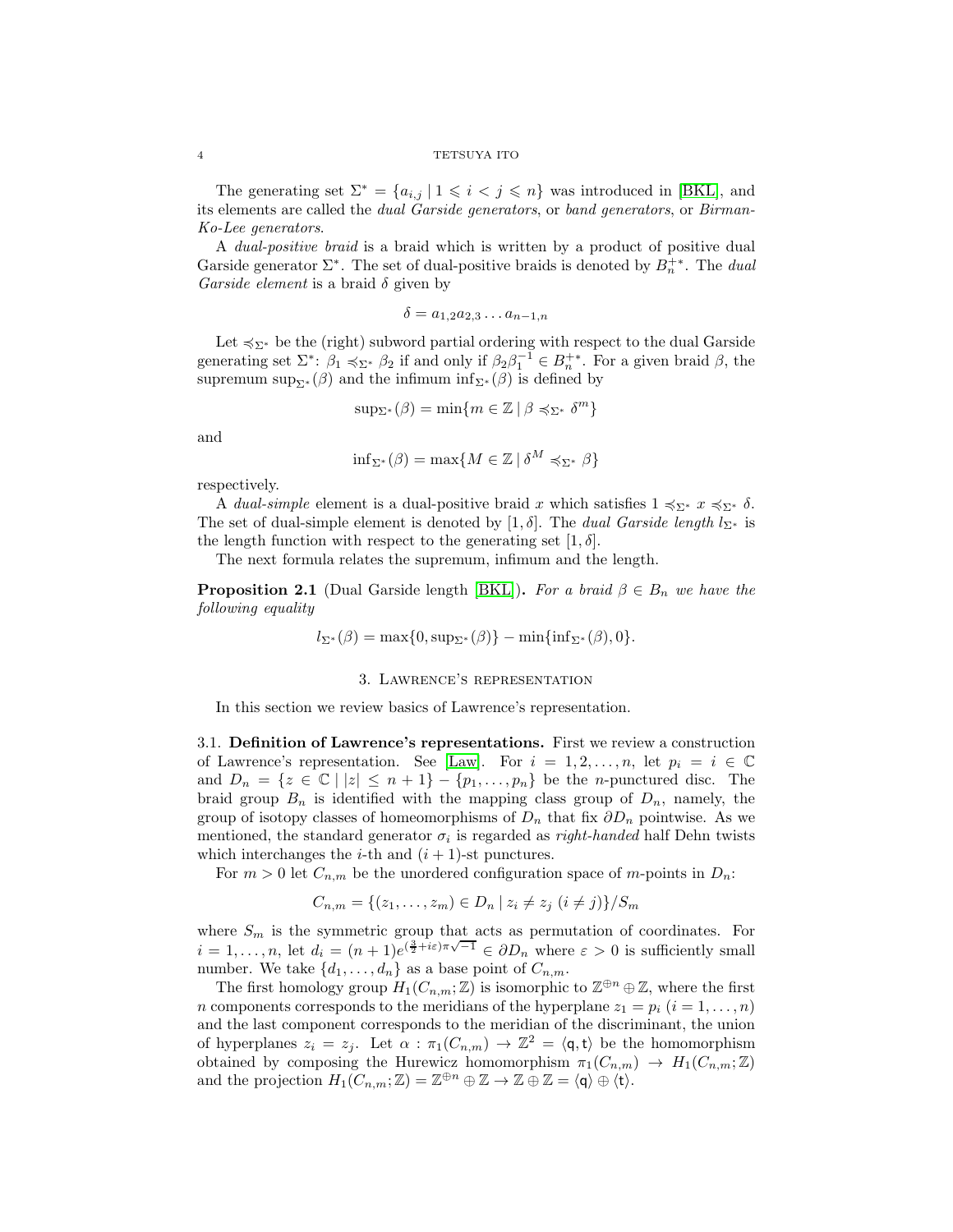Let  $\pi$ :  $C_{n,m} \to C_{n,m}$  be the covering corresponding to Ker  $\alpha$ , and fix a lift of the base point  $\{\widetilde{d}_1, \ldots, \widetilde{d}_m\}$ . We regard q and t as deck translations. Then  $H_m(\widetilde{C}_{n,m}; \mathbb{Z})$  is a free  $\mathbb{Z}[q^{\pm 1}, t^{\pm 1}]$ -module of rank

$$
d_{n,m}=\left(\begin{array}{c}m+n-2\\m\end{array}\right)
$$

.

Let  $E_{n,m}$  be the set

$$
E_{n,m} = \{ \mathbf{e} = (e_1, \dots, e_{n-1}) \in \mathbb{Z}_{\geq 0}^{n-1} \mid e_1 + \dots + e_{n-1} = m \}
$$

The cardinal of the set  $E_{n,m}$  is equal to  $d_{n,m}$ . We will use the set  $E_{n,m}$  to give an index of basis.

The homomorphism  $\alpha$  is invariant under the  $B_n$ -action so we get a linear representation

$$
L'_{n,m}\colon B_n\to \mathrm{GL}(H_m(\tilde{C}_{n,m};\mathbb{Z})).
$$

We call this representation *Homological Lawrence's representation*.

There are subtle points in Lawrence's representation: As we will see later, to obtain an explicit matrix representation we use a certain basis of  $H_m(\tilde{C}_{n,m};\mathbb{Q})$  (as  $\mathbb{Q}[q^{\pm 1}, t^{\pm 1}]$ -module) indexed by  $E_{n,m}$ , called the *standard multifork basis*. Unfortunately, the standard multifork basis might fail to be a basis of  $H_m(\widetilde{C}_{n,m}; \mathbb{Z})$  as  $\mathbb{Z}[q^{\pm 1}, t^{\pm 1}]$ -module (See [\[PP\]](#page-17-9) for the case  $m = 2$ .). However, by using the standard multifork basis we will actually get a matrix representation of *integer* coefficients,

$$
L_{n,m}\colon B_n\to \mathrm{GL}(d_{n,m};\mathbb{Z}[q^{\pm 1},t^{\pm 1}]).
$$

We call  $L_{n,m}$  Lawrence's representation, or, Geometric Lawrence's representation.

The case  $m = 1$  is rather special: In this case, it does not involve the variable t since the discriminant set is empty, and the Lawrence's representation  $L_{n,1}$  is known to be the same as the reduced Burau representation. The case  $m = 2$  was intensively studied by Bigelow [\[Big\]](#page-17-8) and Krammer [\[Kra1\]](#page-17-2), [\[Kra2\]](#page-17-5), and called the Lawrence-Krammer-Bigelow representation (the LKB representation).

3.2. Multiforks and noodle-fork pairing. In this section we give a brief exposition of generalization of Bigelow's theory of the LKB representation (the case  $m = 2$ ) to general Lawrence's representations. Such a generalization can be found in [\[Z1\]](#page-17-10), [\[Z2\]](#page-17-11). The case  $m = 1$  was also treated by Bigelow in [\[Big2\]](#page-17-12).

To represents a homology classes of  $H_m(C_{n,m}; \mathbb{Z})$ , we use a geometric object, called fork and multifork.

Let  $Y$  be the Y-shaped graph shown in Figure [1,](#page-5-0) having one distinguished external vertex r, two other external vertices  $v_1$  and  $v_2$ , and one internal vertex c. We orient the edges of  $Y$  as shown in Figure [1.](#page-5-0)

A fork F based on  $d_i$  is an embedded image of Y into  $D^2$  such that:

- All points of  $Y \setminus \{r, v_1, v_2\}$  are mapped to the interior of  $D_n$ .
- The distinguished vertex  $r$  is mapped to  $d_i$ .
- The other two external vertices  $v_1$  and  $v_2$  are mapped to two different puncture points.
- The edge  $[r, c]$  and the arc  $[v_1, v_2] = [v_1, c] \cup [c, v_2]$  are both mapped smoothly.

The image of the edge  $[r, c]$  is called the *handle* of F and denoted  $H(F)$ . The image of  $[v_1, v_2] = [v_1, c] \cup [c, v_2]$ , regarded as a single oriented arc, is called the tine, denoted  $T(F)$ . The image of c is called the *branch point* of F.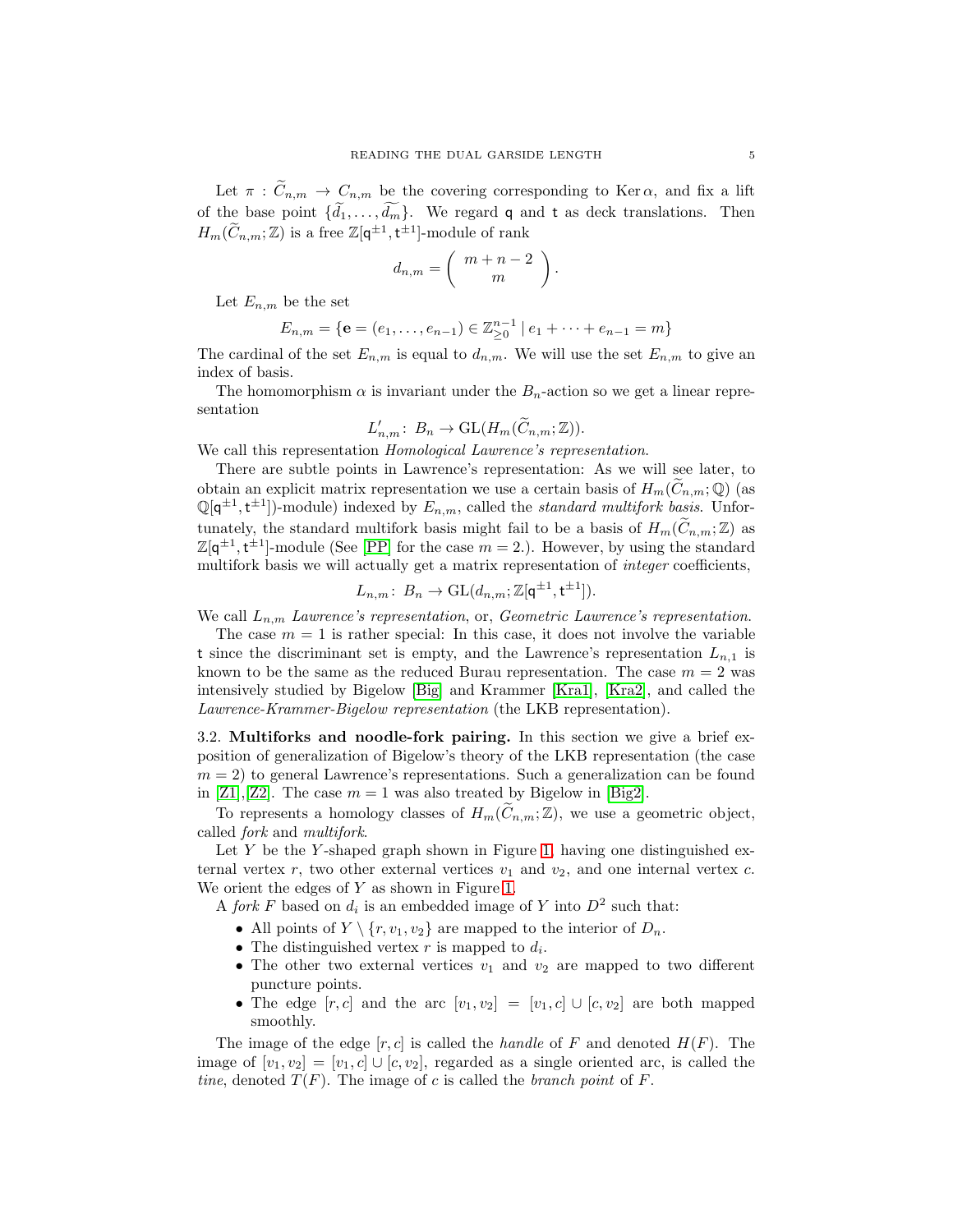A multifork is a family of forks  $\mathbb{F} = (F_1, \ldots, F_m)$  such that

- $F_i$  is a fork based on  $d_i$ .
- $T(F_i) \cap T(F_j) \cap D_n = \phi \ (i \neq j).$
- $H(F_i) \cap H(F_j) = \phi \ (i \neq j).$

See the middle of Figure [1,](#page-5-0) which gives an example of multifork for the case  $m = 3$ .



<span id="page-5-0"></span>Figure 1. Multifork and Noodle

Let  $\gamma_i: [0,1] \to D_n$  be the handle of  $F_i$ , viewed as a path in  $D_n$ . Since we assumed that all handles are disjoint, we get a path in  $C_{n,m}$ ,

$$
H(\mathbb{F}) = {\gamma_1, \ldots, \gamma_m} \colon [0,1] \to C_{n,m}.
$$

Take a lift of  $H(\mathbb{F})$ 

$$
\widetilde{H(\mathbb{F})} \colon [0,1] \to \widetilde{C}_{n,m}
$$

so that  $\widetilde{H(\mathbb{F})}(0) = \{\widetilde{d}_1, \ldots, \widetilde{d}_m\}.$ 

Let  $\Sigma(\mathbb{F}) = \{\{z_1, \ldots, z_m\} \in C_{n,m} \mid z_i \in T(F_i)\}\)$  be the *m*-dimensional submanifold in  $C_{n,m}$ . Let  $\widetilde{\Sigma}(\mathbb{F})$  be the m-dimensional submanifold of  $\widetilde{C}_{n,m}$  which is the connected component of  $\pi^{-1}(\Sigma(\mathbb{F}))$  that contains the point  $\widetilde{H(\mathbb{F})}(1)$ . Then  $\widetilde{\Sigma}(\mathbb{F})$ defines an element of  $H_m(\widetilde{C}_{n,m};\mathbb{Z})$ . By abuse of notation, we will use F to represent both multifork and the homology class  $[\Sigma(\mathbb{F})] \in H_m(\widetilde{C}_{n,m}; \mathbb{Z})$ .

Using a multifork, we construct a basis of  $H_m(\tilde{C}_{n,m}; \mathbb{Q})$  as a  $\mathbb{Q}[q^{\pm 1}, t^{\pm 1}]$ -module, indexed by the set  $E_{n,m}$  as follows. For  $e = (e_1, \ldots, e_{n-1}) \in E_{n,m}$ , we assign a multifork  $\mathbb{F}_e = \{F_1, \ldots, F_m\}$  as shown in Figure [2.](#page-6-0) We say such a multifork a standard multifork. A standard multifork corresponding to a sequence of the form

$$
\mathbf{e} = (\underbrace{0, \dots, 0}_{i-1}, m, \underbrace{0, \dots, 0}_{n-1-i})
$$

is called a *straight fork* and denoted by  $\mathbb{F}_i$ .

Proposition 3.1 (Lawrence [\[Law\]](#page-17-3), Zheng [\[Z1\]](#page-17-10)). A set of standard multiforks  $\{\mathbb{F}_e\}_{e \in E_{n,m}}$  forms a basis of  $H_m(C_{n,m}; \mathbb{Q})$  as a  $\mathbb{Q}[q^{\pm 1}, t^{\pm 1}]$ -module. Moreover, for an n-braid  $\beta$  and a standard multifork  $\mathbb{F}$ ,

$$
\beta(\mathbb{F}) \in \text{span}_{\mathbb{Z}[\mathbf{q}^{\pm 1}, \mathbf{t}^{\pm 1}]} \{\mathbb{F}_\mathbf{e}\}_{\mathbf{e} \in E_{n,m}} \subset H_m(C_{n,m}; \mathbb{Z}).
$$

Thus, by using the standard multifork basis we obtain a matrix representation

$$
L_{n,m}:B_n\to \mathrm{GL}(d_{n,m};\mathbb{Z}[\mathsf{q}^{\pm 1},\mathsf{t}^{\pm 1}])
$$

which we call *Lawrence's representation*.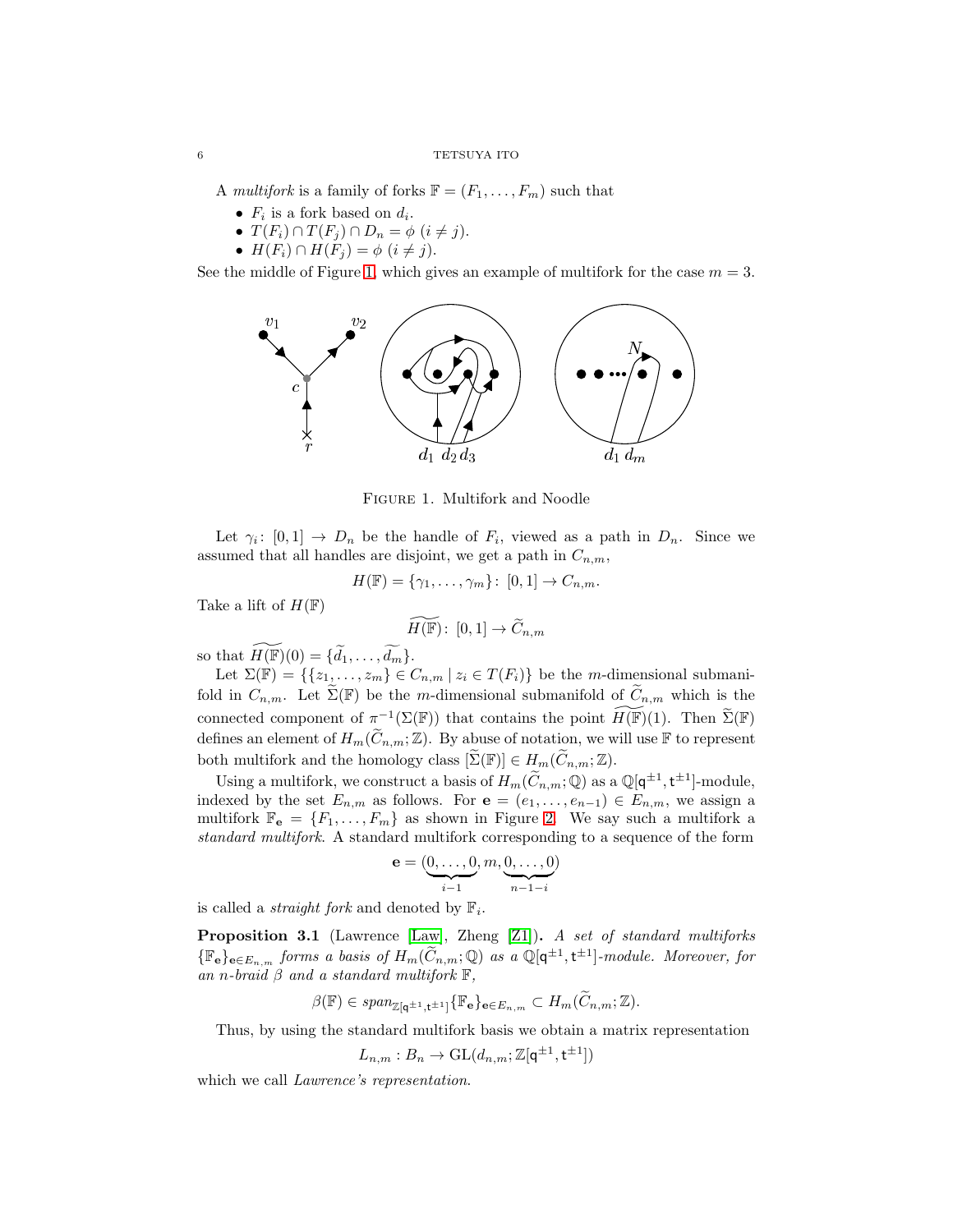

<span id="page-6-0"></span>FIGURE 2. Standard multifork  $\mathbb{F}_e$ 

**Remark 3.2.** In the case  $m = 2$  (the LKB representation case), the definition of standard (multi)fork is different from the definition used in [\[Big\]](#page-17-8),[\[IW\]](#page-17-1). So as an explicit matrix representation,  $L_{n,2}$  and the LKB representation given in [\[Big\]](#page-17-8) (and considered in [\[IW\]](#page-17-1)) are not the same. We also remark that the definition of the noodle-fork pairing which will be given below is also different from the definition of [\[Big\]](#page-17-8).

However, as we will see in the Section [5.2,](#page-15-1) these difference does not affect the main results in [\[IW\]](#page-17-1), and one can easily check that all arguments in [\[IW\]](#page-17-1) directly applied to  $L_{n,2}$ . One of the key point is that the definition of straight forks given here and in [\[IW\]](#page-17-1) are identical.

To represent a homology class in  $H_m(\widetilde{C}_{n,m}, \partial \widetilde{C}_{n,m}; \mathbb{Z})$ , we use a similar geometric object. A *noodle* is an oriented smooth embedded arc which begins at  $d_1$ and ends at  $d_n$ . Let  $\Sigma_N = \{\{z_1, \ldots, z_m\} \in C_{n,m} \mid z_i \in N\}$  and  $\Sigma(N)$  be the connected component of  $\pi^{-1}(\Sigma_N)$  that contains  $\{d_1, \ldots, d_m\}$ . The *m*-dimensional submanifold  $\widetilde{\Sigma}(N)$  defines an element of  $H_m(\widetilde{C}_{n,m}, \partial \widetilde{C}_{n,m}; \mathbb{Z})$ . By abuse of notation we use  $N$  to represent both a noodle and its representing homology class  $[\Sigma(N)] \in H_m(C_{n,m}, \partial C_{n,m}; \mathbb{Z})$ . A standard noodle  $N_i$  is a noodle that encloses the *i*-th puncture point  $p_i$  as shown in Figure [1](#page-5-0) right.

The noodle-fork pairing is a homology intersection pairing

$$
\langle , \rangle : H_m(\widetilde{C}_{n,m}, \partial \widetilde{C}_{n,m}; \mathbb{Z}) \times H_m(\widetilde{C}_{n,m}; \mathbb{Z}) \to \mathbb{Z}[q^{\pm 1}, t^{\pm 1}].
$$

For a noodle N and multifork  $\mathbb{F} = \{F_1, \ldots, F_m\}$ , the noodle-fork pairing  $\langle N, \mathbb{F} \rangle$ can be computed as follows. We assume that N and  $T(F_i)$  transverse for each i. Then two submanifolds  $\Sigma(N)$  and  $\Sigma(\mathbb{F})$  also transverse. Let us take intersection points  $z_i \in N \cap F_i$  for each i. Then a set of intersections  $\mathbf{z} = \{z_1, \ldots, z_m\}$  corresponds to an intersection point of  $\widetilde{\Sigma}(N)$  and  $\widetilde{\Sigma}(\mathbb{F})$ . This **z** contributes the pairing  $\langle N, \mathbb{F} \rangle$  by a monomial  $\varepsilon_z m_z = \varepsilon_z q^{a_z} t^{b_z}$ , where  $\varepsilon_z \in \{\pm 1\}$  represents the sign of the intersection at z.

One can compute the monomial  $m_z = \mathsf{q}^{a_z} \mathsf{t}^{b_z}$  as follows. Assume that on the noodle N, along the orientation of N the intersection points  $z_1, \ldots, z_m$  appears in the order  $z_{\tau(1)}, z_{\tau(2)}, \ldots, z_{\tau(m)}$  (Here  $\tau$  represents an appropriate permutation). For each i let  $\delta_i$  be a path connecting  $z_{\tau(i)}$  and  $d_i$  as in Figure [3:](#page-7-2)  $\delta_i$  goes back to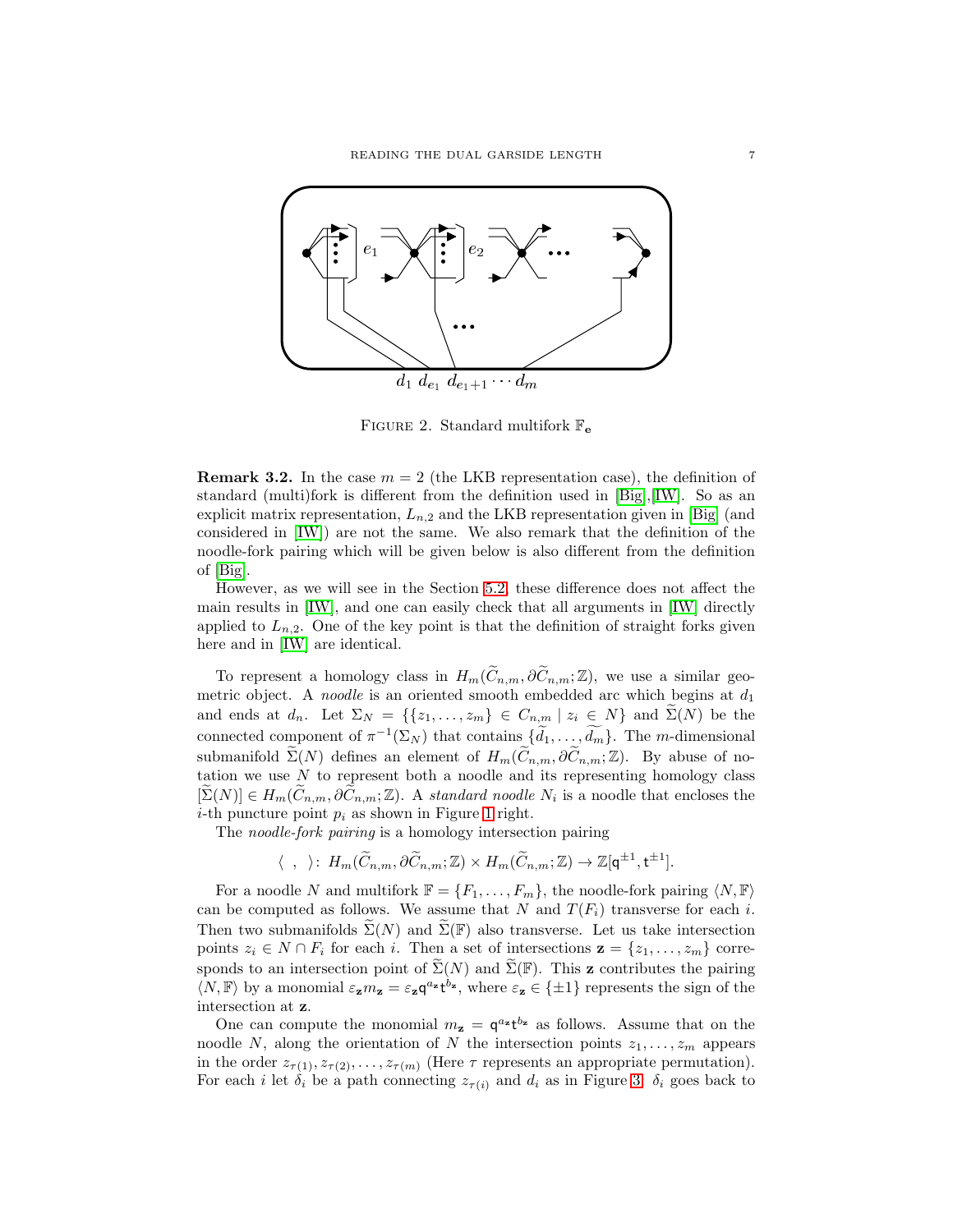near  $d_1$  along a path parallel to N, then return to  $d_i$  along a path parallel to  $\partial D_n$ . We choose these paths  $\{\delta_i\}$  so that they are disjoint.

Now take three paths  $A_i, B_i$  and  $C_i$  in  $D_n$  as follows (See Figure [3](#page-7-2) left).

- $A_i$  is a path from  $d_i$  to the branch point of  $F_i$  along the handle of  $F_i$ .
- $B_i$  is a path from the branch point to  $z_i$  along the tine  $T(F_i)$ .
- $C_i = \delta_{\tau(i)}$ .

Then the concatenation of the three paths

$$
\{C_1, \ldots, C_m\} \{B_1, \ldots, B_m\} \{A_1, \ldots, A_m\}
$$

defines a loop l in  $C_{n,m}$ . The monomial  $m_{\mathbf{z}}$  is given by  $\alpha(l) \in \langle \mathbf{q}, \mathbf{t} \rangle$ .



<span id="page-7-2"></span>Figure 3. Computing Noodle-Fork pairing

The key property of the noodle-fork pairing is that it detects the non-triviality of the geometrical intersections. For monomials  $q^a t^b$  and  $q^{a'} t^{b'}$  we define the lexicographical ordering  $\leqslant_{\mathsf{q},\mathsf{t}}$  by

$$
\mathsf{q}^a \mathsf{t}^b \leqslant_{\mathsf{q},\mathsf{t}} \mathsf{q}^{a'} \mathsf{t}^{b'} \quad \text{ if } a < a', \text{ or if } a = a' \text{ and } b \leqslant b'.
$$

The next lemma is a direct generalization of Bigelow's key lemma. The proof is a direct adaptation of Bigelow's proof.

<span id="page-7-1"></span>**Lemma 3.3** (Bigelow's key lemma, [\[Big,](#page-17-8) Lemma 3.2 – Claim 3.4]). Let  $\mathbb{F}$  =  ${F_1, \ldots, F_m}$  be a multifork such that all tines are parallel. Assume that a noodle N have the minimal intersection with all tines  $T(F_i)$ . Then all intersection points **z** of  $\widetilde{\Sigma}(N)$  with  $\widetilde{\mathbb{F}}$  which attain the  $\lt_{q,t}$ -maximal monomial  $m_z$  in  $\langle N, \mathbb{F} \rangle$ have the same sign  $\varepsilon_{z}$ .

This lemma proves that  $L_{n,m}$  is faithful, as in Bigelow's argument.

## 4. Quantum representation

<span id="page-7-0"></span>In this section we review quantum representations and a theorem of Kohno that relates quantum and Lawrence's representation.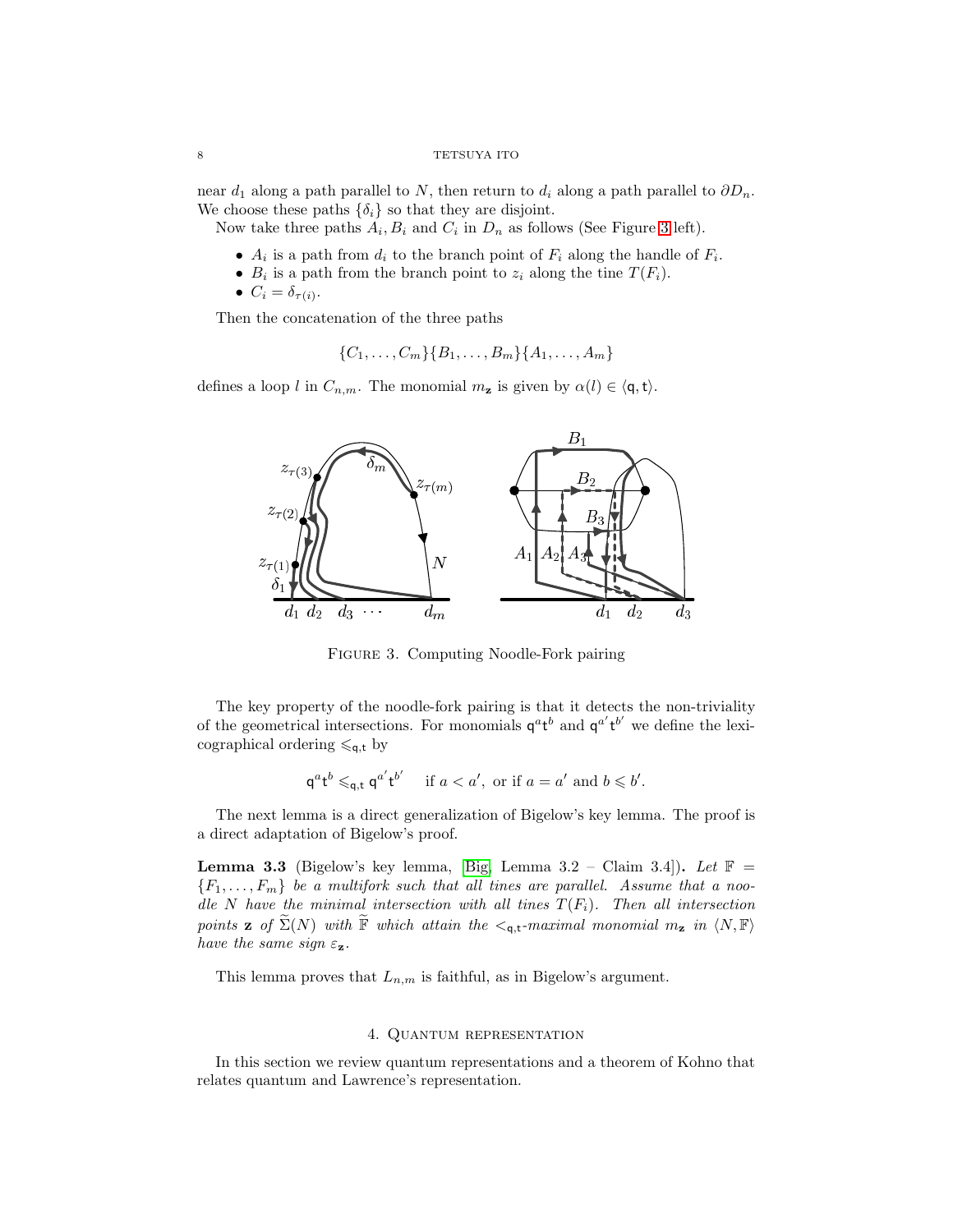4.1. Quantum  $\mathfrak{sl}_2$  and its modification U. We review a construction of the algebra  $U$ , a modification of  $U_q(\mathfrak{sl}_2)$  introduced in [\[JK\]](#page-17-6). As we mentioned earlier, for all conventions about  $U_q(\mathfrak{sl}_2)$  we follows [\[JK\]](#page-17-6). To introduce  $\mathcal U$ , we first recall standard facts on  $U_q(\mathfrak{sl}_2)$ . For details, see [\[Kas\]](#page-17-7).

Let  $q \in \mathbb{C}^* = \mathbb{C} - \{0\}$  be a non-zero complex-valued parameter. The quantum group (the quantum enveloping algebra of  $\mathfrak{sl}_2$ )  $U_q(\mathfrak{sl}_2)$  is an Hopf algebra over  $\mathbb C$ generated by  $E, F^{(n)}$   $(n = 1, 2, \ldots), K$  and  $K^{-1}$  having the relations

<span id="page-8-0"></span>(4.1) 
$$
\begin{cases} KK^{-1} = K^{-1}K = 1, \quad KEK^{-1} = q^2E, \\ KF^{(n)}K^{-1} = q^{-2n}F^{(n)}, \quad F^{(n)}F^{(m)} = \begin{bmatrix} n+m \\ n \end{bmatrix}_q F^{(n+m)}.
$$

The coproduct  $\Delta$  and antipode S are given by

<span id="page-8-1"></span>(4.2) 
$$
\begin{cases} \Delta(K) = K \otimes K, & \Delta(E) = E \otimes K + 1 \otimes E, \\ \Delta(F^{(n)}) = \sum_{j=0}^{n} q^{-j(n-j)} K^{j-n} F^{(j)} \otimes F^{(n-j)} \\ S(K) = K^{-1}, S(E) = -E K^{-1}, S(F^{(n)}) = (-1)^n q^{n(n-1)} K^n F^{(n)}. \end{cases}
$$

For a complex number  $s \in \mathbb{C}$ , the *Verma module of highest weight* s is an  $U_q(\mathfrak{sl}_2)$ module  $V_s$  spanned by  $\{v_0, v_1, \ldots\}$ , where the action is given by

<span id="page-8-2"></span>(4.3) 
$$
\begin{cases}\nKv_j = sq^{-2j}v_j \\
Ev_j = v_{j-1} \\
F^{(n)}v_j = \left( \begin{bmatrix} n+j \\ j \end{bmatrix}_q \prod_{k=0}^{n-1} (sq^{-k-j} - s^{-1}q^{k+j}) \right) v_{j+n}.\n\end{cases}
$$

Now we modify the algebra  $U_q(\mathfrak{sl}_2)$  to treat both the weight s and the quantum parameter q as variables. Let  $\mathbb{L} = \mathbb{Z}[q^{\pm 1}, s^{\pm 1}]$  be the ring of two-variable Laurent polynomial of integer coefficient.

Let U be an Hopf algebra over  $\mathbb L$  generated by  $E, F^{(n)}, K, K^{-1}$  having the the same relation  $(4.1)$  and the coproduct and antipode are defined by  $(4.2)$ . Let V be a free L-module spanned by  $\{v_0, v_1, \ldots\}$ . Then [\(4.3\)](#page-8-2) defines an U-module structure on  $V$ . We say an  $U$ -module  $V$  a generic Verma module.

From the universal R-matrix of  $U_q(\mathfrak{sl}_2)$ , we get a linear representation of the braid groups

$$
\rho:B_n\to \mathrm{GL}(V^{\otimes n})
$$

defined by

$$
\rho(\sigma_i) = \mathsf{id}^{\otimes (i-1)} \otimes R \otimes \mathsf{id}^{\otimes (n-i-1)}.
$$

Here  $R: V \otimes V \to V \otimes V$  is given by

<span id="page-8-3"></span>(4.4) 
$$
R(v_i \otimes v_j) = s^{-(i+j)} \sum_{n=0}^i F_{i,j,n}(q) \prod_{k=0}^{n-1} (sq^{-k-j} - s^{-1}q^{k+j}) v_{j+n} \otimes v_{i-n}.
$$

where  $F_{i,j,n}(q)$  is a Laurent polynomial of the variable q defined by

(4.5) 
$$
F_{i,j,n}(q) = q^{2(i-n)(j+n)} q^{\frac{n(n-1)}{2}} {n+j \brack j}_q.
$$

For  $n > 1$ , define  $\Delta^{(n)} : \mathcal{U} \to \mathcal{U}^{\otimes n}$  by

<span id="page-8-4"></span>
$$
\Delta^{(2)} = \Delta, \Delta^{(n)} = (\Delta^{(n-1)} \otimes \mathrm{id})\Delta.
$$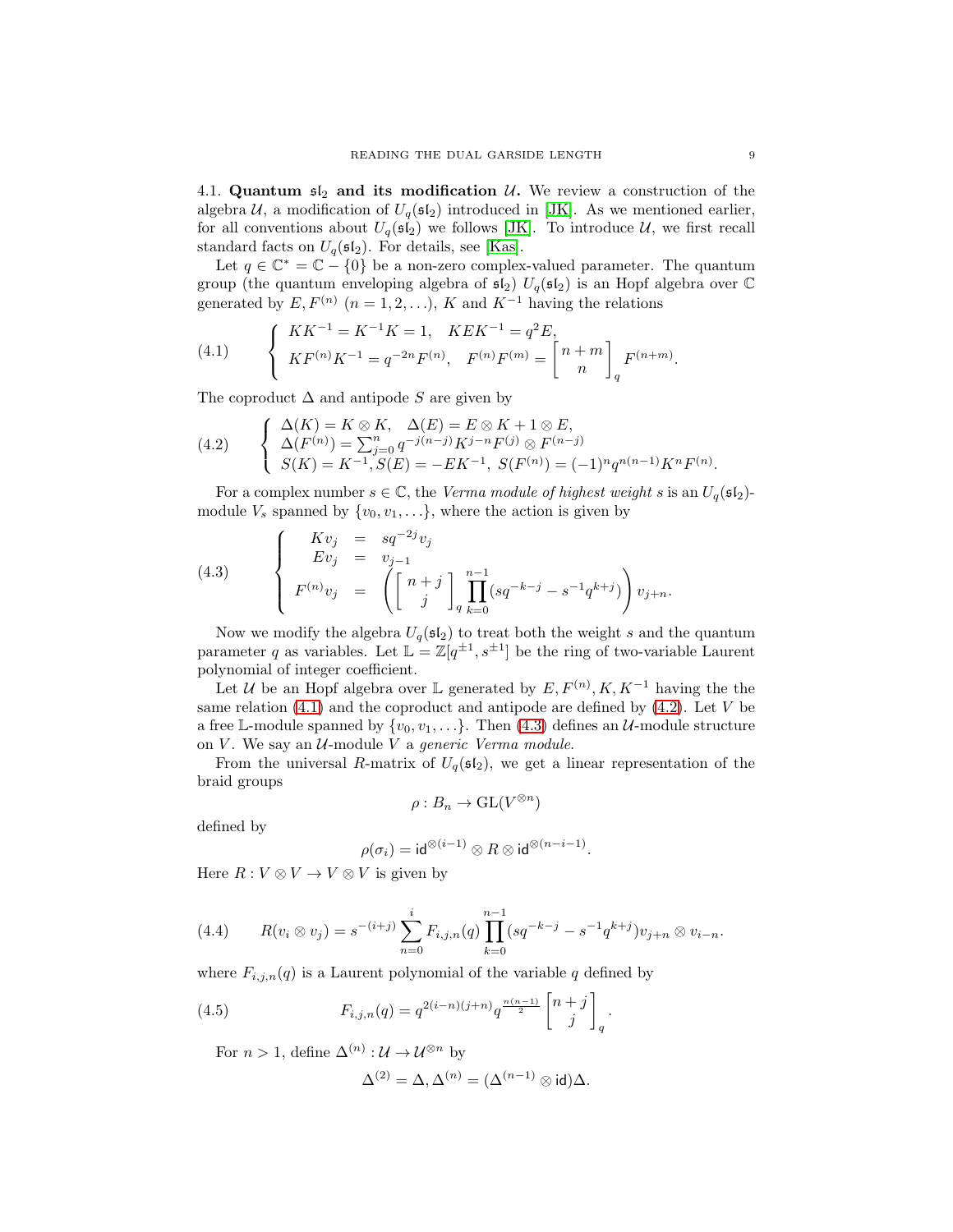U acts on  $V^{\otimes n}$  by  $u \cdot x = (\Delta^{(n)}u)x$ . For n and m, the space of generic highest weight vectors is

$$
V_{n,m} = \ker (K - s^n q^{-2m}).
$$

The space of (generic) null vectors  $W_{n,m}$  is a subspace of  $V_{n,m}$  which E trivially acts,

$$
W_{n,m} = \ker(E) \cap V_{n,m}.
$$

It is directly seen that both  $V_{n,m}$  and  $W_{n,m}$  are also  $B_n$ -representations.

 $V_{n,m}$  is a free L-module of rank  $d_{n+1,m}$ . It is spanned by the vectors

$$
\{v_{e_1}\otimes v_{e_2}\otimes \cdots \otimes v_{e_n}\mid \mathbf{e}=(e_1,\ldots,e_n)\in E_{n+1,m}\}
$$

In this paper we use slightly modified basis of  $V_{n,m}$ . For  $e \in E_{n+1,m}$  we define  $v_{\mathbf{e}} \in V_{n,m}$  by

$$
v_{\mathbf{e}} = s^{\sum_{i=1}^{n} i e_i} v_{e_1} \otimes v_{e_2} \otimes \cdots \otimes v_{e_n}.
$$

Using this basis  $\{v_{\mathbf{e}}\}$ , we get a matrix valued representation

$$
\rho_{n,m}^V: B_n \to \mathrm{GL}(d_{n+1,m}; \mathbb{L})
$$

Similarly,  $W_{n,m}$  is a free L-module of rank  $d_{n,m}$  [\[JK,](#page-17-6) Theorem 1]. A basis of  $W_{n,m}$  was given in [\[JK\]](#page-17-6), but here we use a slightly different basis following Kohno, which corresponds to the standard multifork basis of  $H_m(\widetilde{C}_{n,m};\mathbb{Z})$  as we will see later.

Let  $i: E_{n,m} \to E_{n+1,m}$  be an injection defined by

$$
i((e_1,\ldots,e_{n-1}))=(0,e_1,\ldots,e_{n-1}).
$$

Let  $V'_{n,m} = \mathbb{L}v_0 \otimes V_{n-1,m} \subset V_{n,m}$ . Then  $\{v_{i(\mathbf{e})}\}_{\mathbf{e}\in E_{n,m}}$  gives a basis of  $V'_{n,m}$ . Define a map  $\Phi: V'_{n,m} \to W_{n,m}$  by

$$
\Phi(v_0 \otimes u) = \sum_{k=0}^m (-1)^k q^{2km - k(k+1)} s^{-k(n-1)} v_k \otimes E^k u.
$$

 $\Phi$  is an isomorphism of L-modules. By using the image of basis  $\{\Phi(v_{i(\mathbf{e})})\}_{\mathbf{e}\in E_{n,m}}$ as a basis of  $W_{n,m}$ , we get a matrix representation

$$
\rho_{n,m}^W: B_n \to \mathrm{GL}(d_{n,m}; \mathbb{L}).
$$

We will sometimes regard the map  $\Phi$  as a map  $V'_{n,m} \to V_{n,m}$  in an obvious way, and regard  $\Phi$  as a  $(d_{n,m} \times d_{n+1,m})$ -matrix  $M_{\Phi}$ 

$$
M_{\Phi}: V'_{n,m} \cong \mathbb{L}^{d_{n,m}} \to \mathbb{L}^{d_{n+1,m}} \cong V_{n,m}
$$

by using the basis  $\{v_{i(\mathbf{e})}\}_{\mathbf{e}\in E_{n,m}}$  of  $V'_{n,m}$  and the basis  $\{v_{\mathbf{e}}\}_{\mathbf{e}\in E_{n+1,m}}$  of  $V_{n,m}$ .

For an *n*-braid  $\beta$ , using the matrices  $M_{\Phi}$  and  $\rho_{n,m}^V(\beta)$  we can compute the  $(d_{n,m} \times d_{n,m})$ -matrix  $\rho_{n,m}^W(\beta)$  as follows.

Let us define  $\rho_{n,m}^{\Phi}: V'_{n,m} \to V'_{n,m}$  by  $\rho_{n,m}^{\Phi} = \Phi^{-1} \circ \rho_{n,m}^W \circ \Phi$ . Since we have identified the basis of  $V'_{n,m}$  and  $W_{n,m}$  by  $\Phi$ , the matrix  $\rho_{n,m}^W(\beta)$  coincides with the matrix expression of  $\rho_{n,m}^{\Phi}(\beta)$  with respect to the basis  $\{v_{i(\mathbf{e})}\}_{\mathbf{e}\in E_{n,m}}$ .

Let  $\pi': V_{n,m} \to V'_{n,m}$  be the projection map. Then  $\Phi^{-1}|_{W_{n,m}} = \pi'|_{W_{n,m}}$ , so as a matrix we get an equality

<span id="page-9-0"></span>(4.6) 
$$
\rho_{n,m}^W(\beta) = \pi' \circ \rho_{n,m}^V(\beta) \circ M_{\Phi}.
$$

The next lemma shows that our choice of basis behaves well with respect to the map  $\Phi$ , that is,  $\Phi$  does not affect the degree of the variable s.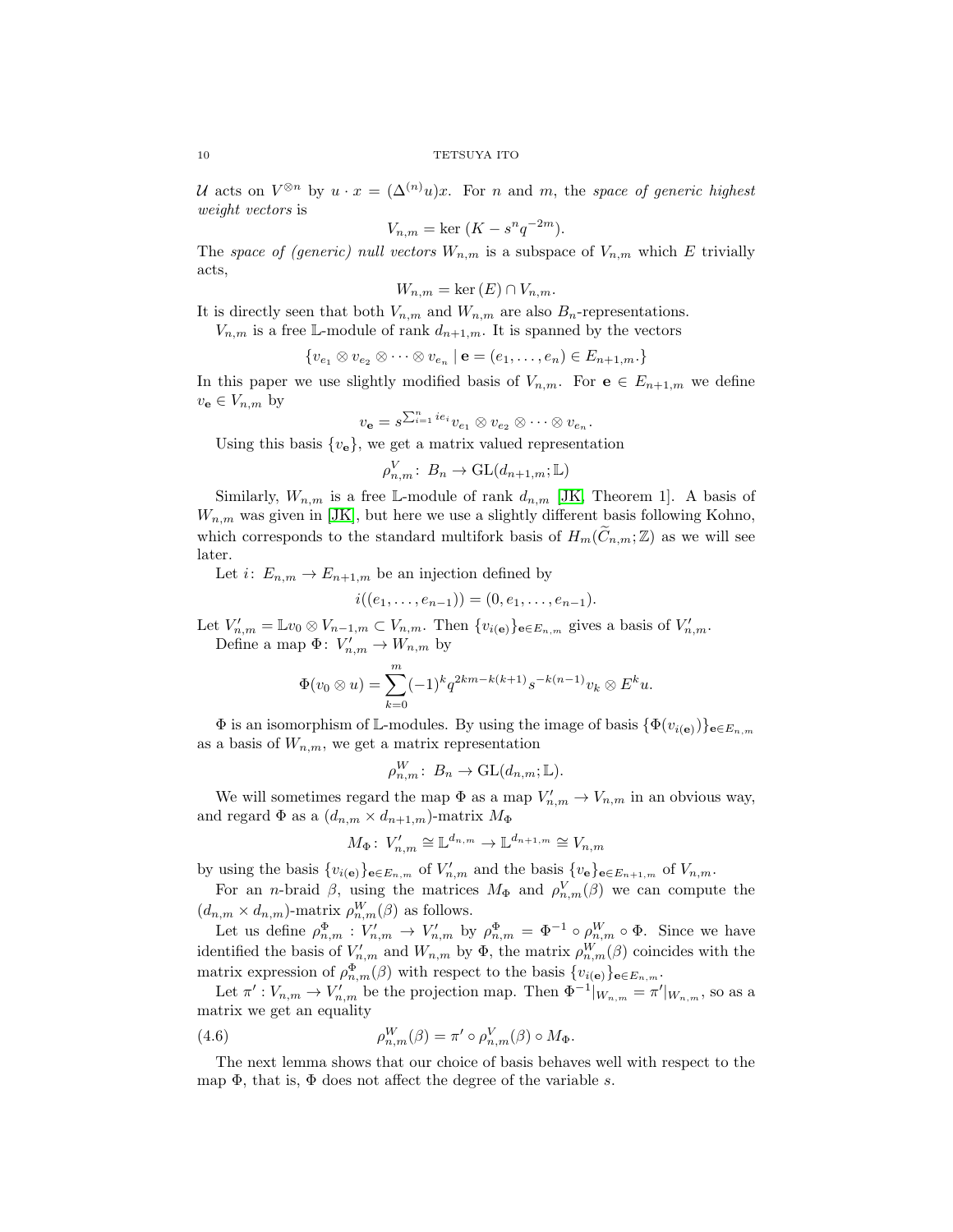<span id="page-10-0"></span>**Lemma 4.1.**  $M_s(M_{\Phi}) = m_s(M_{\Phi}) = 0$ . That is, each entry of the matrix  $M_{\Phi}$  does not involve the variable s.

*Proof.* First observe that by definition of the action of  $U$  on  $V_{n,m}$ , we get

$$
E^{k}(v_{e_1} \otimes \cdots \otimes v_{e_{n-1}}) = \sum_{\mathbf{k} \in E'_{n,k}} F_{\mathbf{k}}(q) s^{-\sum_{i=1}^{n} i k_i + k(n-1)} (v_{e_1 - k_1} \otimes \cdots \otimes v_{e_{n-1} - k_{n-1}})
$$

where  $E'_{n,k}$  is a subset of  $E_{n,k}$  defined by

$$
E'_{n,k} = \{ \mathbf{k} = (k_1, \ldots, k_{n-1}) \in E_{n,k} \mid k_i \leq e_i \}.
$$

and  $F_{\mathbf{k}}(q)$  denotes a non-zero Laurent polynomial of q. For  $\mathbf{k} \in E'_{n,k}$ , let

$$
\mathbf{e}(\mathbf{k})=(k,e_1-k_1,\ldots,e_{n-1}-k_{n-1})\in E_{n+1,m}.
$$

For  $e \in E_{n,m}$  we get

$$
M_{\Phi}(v_{i(\mathbf{e})}) = s^{m + \sum_{i=1}^{n} ie_i} M_{\Phi}(v_0 \otimes v_{e_1} \otimes \cdots \otimes v_{e_{n-1}})
$$
  
\n
$$
= s^{m + \sum_{i=1}^{n} ie_i} \sum_{k=0}^{m} F_k(q) s^{-k(n-1)} v_k \otimes E^k(v_{e_1} \otimes \cdots \otimes v_{e_{n-1}})
$$
  
\n
$$
= s^{m + \sum_{i=1}^{n} ie_i} \sum_{k=0}^{m} F_k(q) s^{-k(n-1)}
$$
  
\n
$$
\left(\sum_{\mathbf{k} \in E'_{n,k}} F_{\mathbf{k}}(q) s^{-\sum_{i=1}^{n} ik_i + k(n-1)} v_k \otimes v_{e_1 - k_1} \otimes \cdots \otimes v_{e_{n-1} - k_{n-1}}\right)
$$
  
\n
$$
= \sum_{k=1}^{m} \sum_{\mathbf{k} \in E'_{n,k}} F_{k,\mathbf{k}}(q) s^{m + \sum_{i=1}^{n} (ie_i - ik_i)} v_k \otimes v_{e_1 - k_1} \otimes \cdots \otimes v_{e_{n-1} - k_{n-1}}
$$
  
\n
$$
= \sum_{k=1}^{m} \sum_{\mathbf{k} \in E'_{n,k}} F_{k,\mathbf{k}}(q) v_{\mathbf{e}(\mathbf{k})}
$$

where  $F_k(q)$  and  $F_{k,k}(q)$  represent non-zero Laurent polynomials of q. Thus, each entry of the matrix  $M_{\Phi}$  lies in the Laurent polynomial ring  $\mathbb{Z}[q, q^{-1}]$ .  $\Box$ 

4.2. Kohno's theorem. Next we review Kohno's theorem on Lawrence's representation and quantum representation. For details, see [\[Koh2\]](#page-17-13). Although he did not explicitly state, he actually proved Jackson-Kerler's conjecture [\[JK,](#page-17-6) Conjecture 4].

Kohno's approach was based on the theory of KZ-equations. To use theory of KZ-equation, we regard  $B_n$  as the fundamental group of so-called the complement braid arrangement and replace the configuration space  $C_{n,m}$  with the complement of certain hyperplane arrangement.

Let  $X_n$  be the complement of the braid arrangement, that is,

$$
X_n = \mathbb{C}^n - \bigcup_{1 \le i < j \le n} \text{Ker}(z_i - z_j)
$$

and  $Y_n$  be its quotient

$$
Y_n = X_n / S_n
$$

where the symmetric group  $S_n$  acts on  $X_n$  as a permutation of coordinates. Then  $\pi_1(Y_n) \cong B_n.$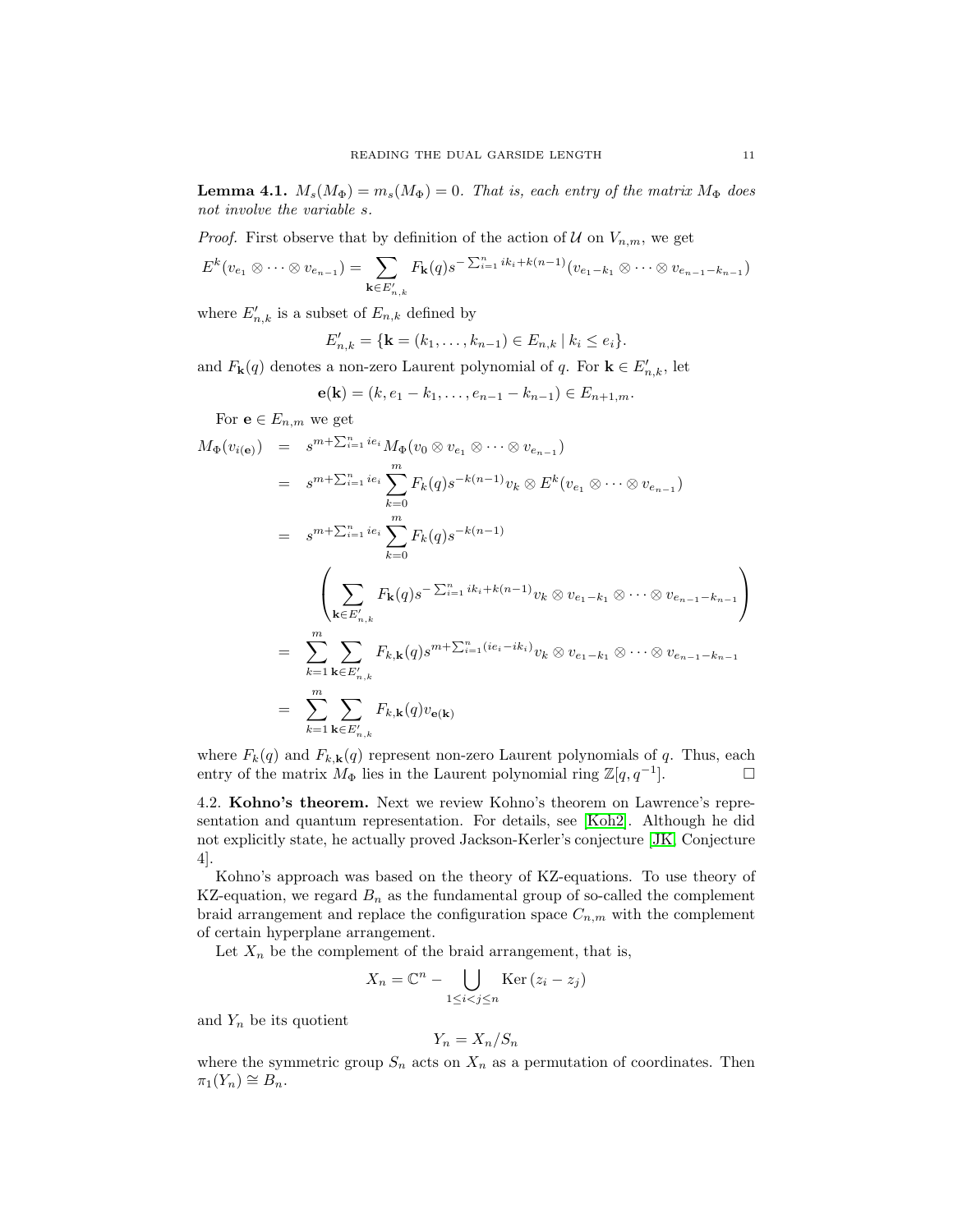Let  $\mathfrak g$  be a complex semi-simple Lie algebra (in this paper we only use the case  $\mathfrak{sl}_2(\mathbb{C})$  and let  $\{I_\mu\}$  be an orthogonal basis of g with respect to the Cartan-Killing form. Put  $\Omega = \sum_{\mu} I_{\mu} \otimes I_{\mu} \in \mathfrak{g} \times \mathfrak{g}$ .

Take a g-module V and denote by  $\Omega_{ij}$  the action of on  $\Omega$  on the *i*-th and *j*-th component of  $V^{\otimes n}$ . The Knizhnik-Zamolodchilov connection (KZ-connection, in short) is an  $End(V^{\otimes n})$ -valued 1-form given by

$$
\omega_{KZ} = \frac{\hbar}{\pi\sqrt{-1}} \sum_{1 \leq i < j \leq n} \Omega_{ij} \frac{dz_i - dz_j}{z_i - z_j}.
$$

where  $h \in \mathbb{C}^*$  is a certain complex parameter. (The parameter  $h$  corresponds to  $\frac{\pi\sqrt{-1}}{\kappa}$  in Kohno's notation in [\[Koh2\]](#page-17-13), and coincide with the one used in [\[JK\]](#page-17-6). It corresponds to the parameter  $\frac{h}{2}$  in Kassel's book [\[Kas\]](#page-17-7)).

This is a flat connection of  $Y_n \times V^{\otimes n}$ , a trivial vector bundle over  $Y_n$  with fiber  $V^{\otimes n}$ . By considering the monodromy representation of the flat connection, we get a linear representation

$$
\theta\colon B_n = \pi_1(Y_n) \to \mathrm{GL}(V^{\otimes n})
$$

Now we consider the following special case of the monodromy representations. Let  $\lambda$  be a complex number and  $M_{\lambda}$  be the Verma module of  $\mathfrak{sl}_2(\mathbb{C})$  with highest weight  $\lambda$ :  $M_{\lambda}$  is a C-vector space spanned by  $\{v_j\}_{j=0,1,...}$  and the action of  $\mathfrak{sl}_2(\mathbb{C})$ is given by

$$
\begin{cases}\nHv_j = (\lambda - 2j)v_j \\
Ev_j = v_{j-1} \\
Fv_j = (j+1)(\lambda - j)v_{j+1}.\n\end{cases}
$$

.

Here  $H, E, F$  are standard generators of  $\mathfrak{sl}_2(\mathbb{C})$ .

The space of null vectors is

$$
N[n\lambda - 2m] = \{v \in M_{\lambda}^{\otimes n} \mid Hv = (n\lambda - 2m)v, Ev = 0\}
$$

 $N(m\lambda - 2m)$  have a basis  $\{w_{\mathbf{e}}\}$  indexed by  $\mathbf{e} \in E_{n,m}$ ,

$$
w_{\mathbf{e}} = \sum_{i=0}^{m} (-1)^{i} \frac{1}{\lambda(\lambda-1)\cdots(\lambda-i)} F^{i} v_{0} \otimes E^{i} (F^{e_{1}} v_{0} \otimes F^{e_{2}} v_{0} \otimes \cdots \otimes F^{e_{n-1}} v_{0}).
$$

The KZ connection  $\omega_{KZ}$  commutes with the diagonal action of  $\mathfrak{sl}_2(\mathbb{C})$  on  $M_\lambda^{\otimes n}$ , so the monodromy of KZ connection gives a linear representation which takes value in  $N[n\lambda - 2m],$ 

$$
\rho_{KZ}\colon B_n \to \mathrm{GL}(N[n\lambda - 2m]).
$$

**Lemma 4.2.** The map  $w_e \to v_{i(e)}$  ( $e \in E_{n,m}$ ) defines a  $\mathbb{C}B_n$ -module isomorphism between  $N[n\lambda-2m]$  and  $W_{n,m}|_{q=e^{\hbar} s=e^{\hbar \lambda}}$ .

Proof. This is a consequence of Drinfel'd-Kohno Theorem [\[D\]](#page-17-14),[\[Koh1\]](#page-17-15), [\[Kas,](#page-17-7) Theorem XIX.4.1] on monodromy representations and quantum representations. See [\[Kas,](#page-17-7) Chapter XIX] for detail.

To give a homological interpretation of  $N[n\lambda-2m]$ , we use a slightly different description of Lawrence's representation.

Let  $\pi_{n,m}: X_{n+m} \to X_n$  be the projection of the first *n*-coordinates:

$$
\pi_{n,m}(z_1,\ldots,z_n,t_1,\ldots,t_m)=(z_1,\ldots,z_n).
$$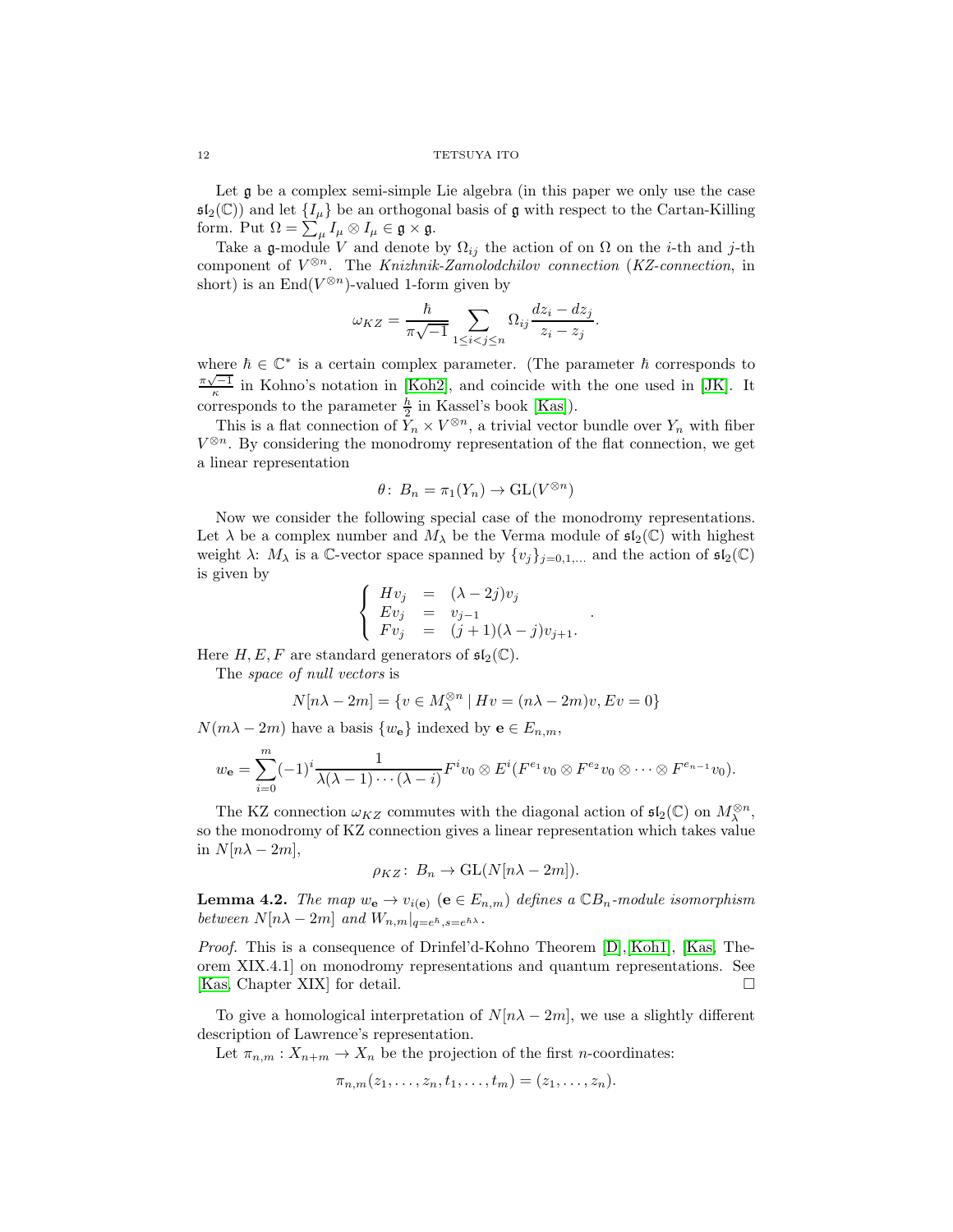This is a fiber bundle over  $X_n$ , and let  $X_{n,m} = \pi_{n,m}^{-1}(p_1, \ldots, p_n)$  be its fiber, which is the complement of hyperplane arrangement called the discriminantal arrangement,

$$
X_{n,m} = \mathbb{C}^m - \left(\bigcup_{1 \leq i < j \leq m} \text{Ker}(t_i - t_j) \cup \bigcup_{1 \leq i \leq m, 1 \leq l \leq n} \text{Ker}(t_i - p_l)\right).
$$

Let

$$
Y_{n,m} = X_{n,m}/S_m
$$

where the symmetric group  $S_m$  acts on  $X_{n,m}$  as a permutation of the coordinates. Then

$$
\pi_{n,m}: X_{n+m}/(S_n \times S_m) \to Y_n
$$

be a fiber bundle over  $Y_n$  whose fiber is  $Y_{n,m}$ . By definition, there are natural inclusion  $\iota: C_{n,m} \to Y_{n,m}$  which is a homotopy equivalence.

For complex numbers  $\lambda$  and  $\hbar$ , we consider the specialization  $q = e^{2\hbar\lambda}$  and  $t = -e^{-2\hbar}$  to get a representation

$$
r_{\lambda,\hbar}:\pi_1(Y_{n,m})=\pi_1(C_{n,m})\stackrel{\alpha}{\to}\langle\mathsf{q},\mathsf{t}\rangle\to\mathbb{C}^*.
$$

Let  $\mathcal{L}_{\lambda,\hbar}$  be the associated local system on  $Y_{n,m}$ .

For  $\mathbf{e} \in E_{n,m}$  let  $\Delta_{\mathbf{e}}$  be the bounded chamber in  $\mathbb{R}^m$  defined by

$$
\Delta_{\mathbf{e}} = \{ (t_1, \ldots, t_m) \in \mathbb{R}^m \mid i < t_{m_1 + \cdots + m_{i-1} + 1} < \cdots t_{m_1 + \cdots + m_{i-1} + m_i} < i + 1 \}
$$

and  $[\Delta_{\mathbf{e}}] \in H_m(Y_{n,m}; \mathcal{L}_{\hbar,\lambda})$  be the homology class represented by the image of  $\Delta_{\mathbf{e}}$ .

<span id="page-12-0"></span>**Proposition 4.3** ([\[Koh2\]](#page-17-13)). There is an open dense subset U of  $(\mathbb{C}^*)^2$  such that for  $(\lambda, \hbar) \in U$ , the following holds:

- (1) The set of bounded chambers  $\{\Delta_{\mathbf{e}}\}_{\mathbf{e}\in E_{n,m}}$  is a basis of  $H_m(Y_{n,m}; \mathcal{L}_{\hbar,\lambda}).$
- (2) The map

$$
\iota_*: H_m(C_{n,m}, \mathbb{Z})|_{\mathsf{q}=e^{2\hbar\lambda}, \mathsf{t}=-e^{-2\hbar}} \to H_m(Y_{n,m}, \mathcal{L}_{\lambda,\hbar})
$$

induces an isomorphism of  $\mathbb{C}B_n$ -module.

Remark 4.4. In Proposition [4.3](#page-12-0) (2), the signs are different from Kohno's paper [\[Koh2\]](#page-17-13). This difference is due to the convention that we regard a positive direction of winding, that is, a positive orientation of the meridian of hypersurfaces as *clockwise* direction, which is different from usual conventions adapted in [\[Koh2\]](#page-17-13).

We say two parameters  $(\lambda, \hbar) \in (\mathbb{C}^*)^2$  are *generic* if  $(\hbar, \lambda) \in U$ . By definition of the bounded chamber  $\Delta_{\mathbf{e}}$  and standard multifork  $\mathbb{F}_{\mathbf{e}}$  the map  $\iota$  sends the standard multifork basis  $\{\mathbb{F}_e\}_{e \in E_{n,m}}$  to the bounded chamber basis  $\{\Delta_e\}_{e \in E_{n,m}}$ .

Now Kohno's theorem is stated as follows. The idea of his proof is to express solutions of KZ equation (a horizontal section of KZ connection) as certain hypergeometric type integrals over bounded chamber  $\Delta_{e}$ . See [\[Koh2\]](#page-17-13) for details.

**Theorem 4.5** ([\[Koh2,](#page-17-13) Theorem 6.1]). For generic  $(\lambda, \hbar)$ , the map

$$
\Psi: H_m(Y_{n,m}; \mathcal{L}_{\lambda,\hbar}) \to N[n\lambda - 2m]
$$

defined by  $\Psi(\Delta_{\mathbf{e}}) = w_{\mathbf{e}}$  is a  $\mathbb{C}B_n$ -module isomorphism.

As a consequence, we are able to identify the Lawrence's representation  $L_{n,m}$ and a quantum representation  $W_{n,m}$ .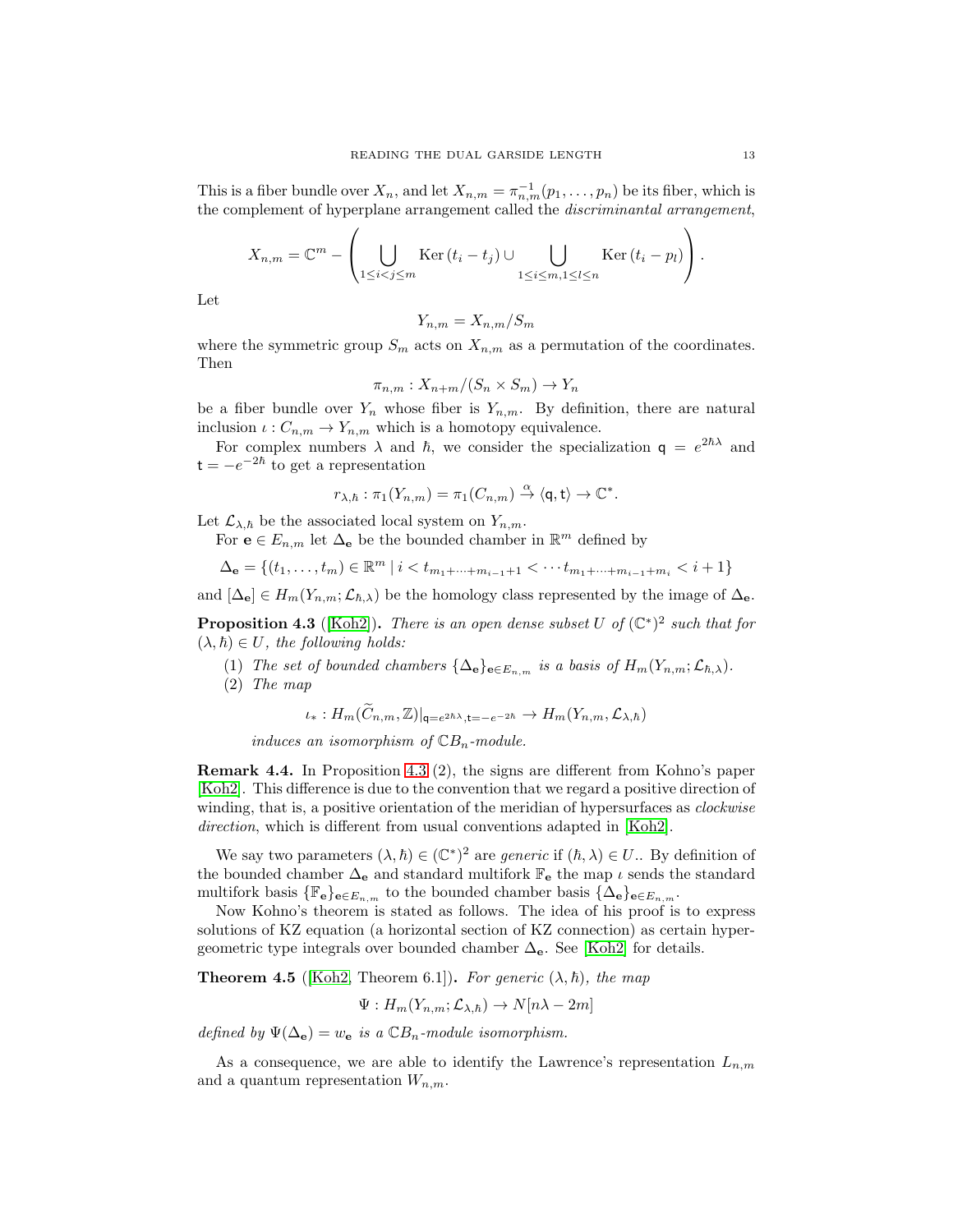<span id="page-13-1"></span>Corollary 4.6 ( [\[JK,](#page-17-6) Conjecture 4] ). For  $\beta \in B_n$ , as a  $(d_{n,m} \times d_{n,m})$ -matrix, we have an equality

$$
L_{n,m}(\beta) = \rho_{n,m}^W(\beta)|_{s^2 = \mathsf{q}, -q^{-2} = \mathsf{t}}
$$

*Proof of Corollary.* We have observed that for generic  $(\lambda, \hbar) \in C^*$ , there are isomorphisms of  $\mathbb{C}B_n$ -modules

$$
H_m(C_{n,m}; \mathbb{C})|_{\mathsf{q}=e^{2\hbar\lambda}, \mathsf{t}=-e^{-2\hbar}} \cong H_m(Y_{n,m}; \mathbb{C})|_{\mathsf{q}=e^{2\hbar\lambda}, \mathsf{t}=-e^{-2\hbar}} \cong [n\lambda - 2m]
$$
  

$$
\cong W_{n,m}|_{s=e^{\hbar\lambda}, \mathsf{q}=e^{\hbar}}
$$

<span id="page-13-0"></span>which preserve the basis indexed by  $E_{n,m}$ . Since the set U of generic parameters  $(\lambda, \hbar)$  are open dense, by regarding  $(\lambda, \hbar)$  as variable we get a desired result.  $\square$ 

## 5. The dual Garside length formula

In this section we prove that representations  $L_{n,m}$  and  $\rho_{n,m}^V$  naturally and directly detect the dual Garside length.

5.1. Primary calculations. Before proving the dual Garside length formula, we need to compute the matrices for dual simple elements.

We first calculate the matrix  $\rho_{n,m}^V(\sigma_i \cdots \sigma_{j-2} \sigma_{j-1})$  for  $1 \leq i < j \leq n$ . For  $1 \leq i \leq j \leq n$  and  $\mathbf{e} = (e_1, \ldots, e_n) \in E_{n+1,m}$ , let

$$
E''_+ = E''_+(\mathbf{e}, i, j) = \left\{ \mathbf{k} = (k_1, \dots, k_n) \in E_{n+1,m} \middle| \begin{array}{l} k_t = 0 & (t < i, j \leq t) \\ k_t \leq e_t & (i \leq t < j) \end{array} \right\}.
$$

and for  $\mathbf{k} \in E_+^{\prime\prime}$ , let

$$
\mathbf{e}_{+}(\mathbf{k}) = (e_{1}, \ldots, e_{i-1}, e_{j} + \sum_{t=i}^{j-1} k_{t}, e_{i} - t_{i}, \ldots, e_{j-1} - t_{j-1}, e_{j+1}, \ldots, e_{n})
$$
  

$$
\in E_{n+1,m}.
$$

<span id="page-13-2"></span>**Lemma 5.1.** For  $e \in E_{n+1,m}$  let us write

$$
\sigma_i \cdots \sigma_{j-2} \sigma_{j-1} (v_\mathbf{e}) = \sum_{\mathbf{e}' \in E_{n+1,m}} x_{\mathbf{e}'} v_{\mathbf{e}'} \quad (x_{\mathbf{e}'} \in \mathbb{Z}[s^{\pm 1}, q^{\pm 1}])
$$

Then

$$
M_s(x_{\mathbf{e}'})=m_s(x_{\mathbf{e}'})=0
$$

if  $e' \notin \{e_+(\mathbf{k}) \mid \mathbf{k} \in E''_+(\mathbf{e}, i, j)\}\$ and

$$
\begin{cases} M_s(x_{\mathbf{e}'}) \leqslant -2\sum_{t=i}^{j-1} (e_t - k_t) \\ m_s(x_{\mathbf{e}'}) \geqslant -2\sum_{t=i}^{j-1} e_t \end{cases}
$$

if  $e' = e_+(k)$  for some  $k \in E''_+(e, i, j)$ .

*Proof.* It is sufficient to prove lemma for the case  $(j - i) = 1$ , since the general case  $(j - i) > 1$  is proved by applying the inequality for the case  $(j - i) = 1$  repeatedly. By definition of the action of  $B_n$  on  $V^{\otimes n}$  (See [\(4.4\)](#page-8-3)),

$$
\sigma_{j-1}(v_{e_1} \otimes \cdots \otimes v_{e_n}) = \sum_{k=0}^{e_{j-1}} s^{-(e_{j-1}+e_j)} F_{e_{j-1},e_j,k}(q) \prod_{t=0}^{k-1} (sq^{-t-j} - s^{-1}q^{t+j})
$$
  

$$
(v_{e_1} \otimes \cdots \otimes v_{e_{j-2}} \otimes v_{e_j+k} \otimes v_{e_{j-1}-k} \otimes v_{e_{j+1}} \otimes \cdots \otimes v_{e_n})
$$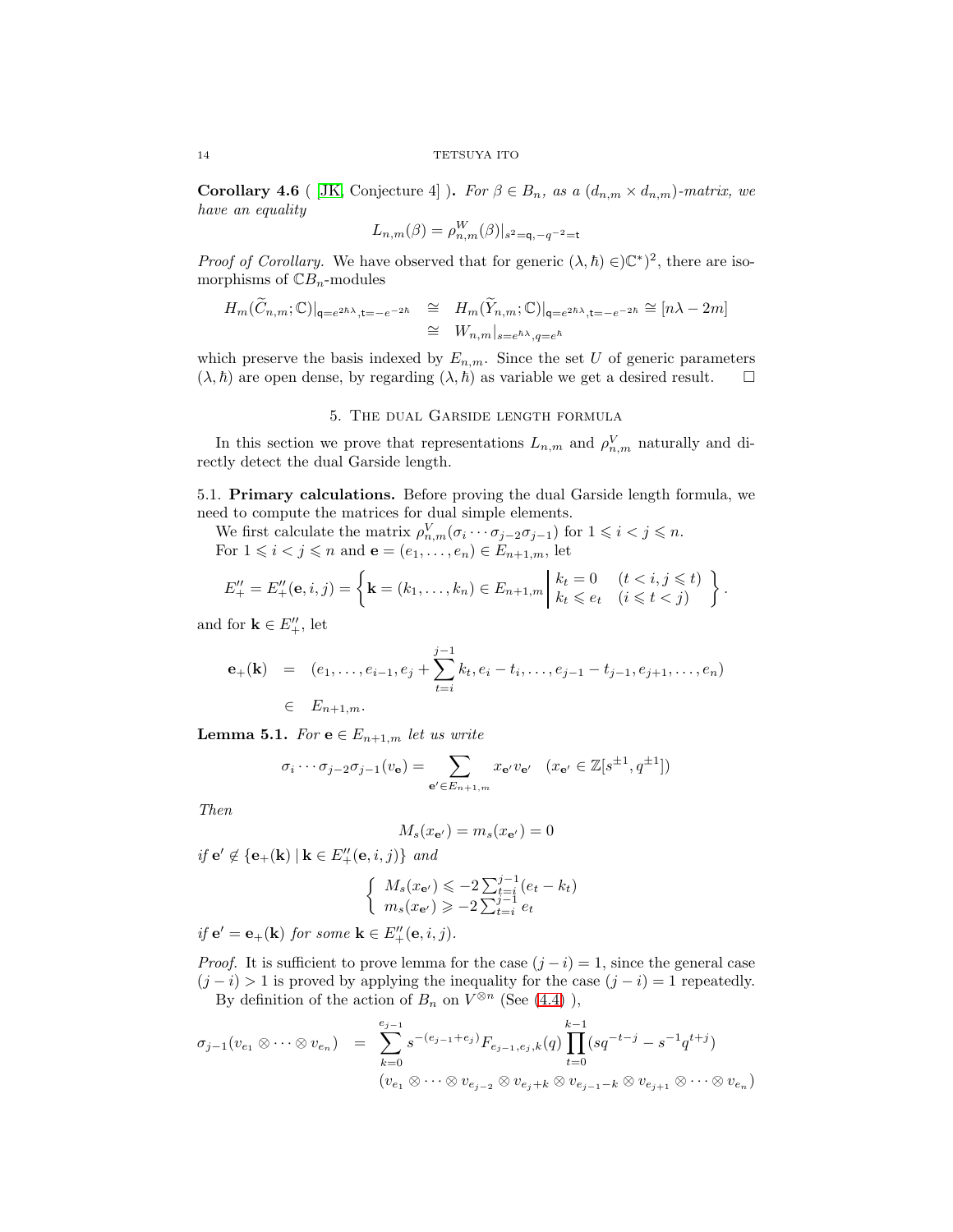where  $F_{e_{j-1},e_j,\boldsymbol{k}}$  is a non-zero Laurent polynomial of the variable  $q$  defined by  $(4.5)$ Thus, if  $e' = (e_1, \ldots, e_{j-2}, e_j + k, e_{j-1} - k, e_{j+1}, \ldots, e_n)$  then

$$
x_{e'} = s^{\sum_{t=1}^{n} te_{t}} F_{e_{j-1}, e_{j}, k}(q) s^{-(e_{j-1}+e_{j})} \prod_{t=0}^{k-1} (sq^{-t-j} - s^{-1} q^{t+j})
$$
  
\n
$$
s^{-\sum_{t=1}^{j-2} te_{t} - (j-1)(e_{j}+k) - j(e_{j-1}-k) - \sum_{t=j+1}^{n} te_{t}}
$$
  
\n
$$
= F_{e_{j-1}, e_{j}, k}(q) \prod_{t=0}^{k-1} (sq^{-t-j} - s^{-1} q^{t+j})
$$
  
\n
$$
s^{(j-1)e_{j-1}+je_{j}-(e_{j-1}+e_{j}) - (j-1)(e_{j}+k) - j(e_{j-1}-k)}
$$
  
\n
$$
= F_{e_{j-1}, e_{j}, k}(q) \prod_{t=0}^{k-1} (sq^{-t-j} - s^{-1} q^{t+j}) s^{-2e_{j-1}+k}
$$

so

$$
M_s(x_{\mathbf{e}'}) = -2(e_{j-1} - k), \quad m_s(x_{\mathbf{e}'}) = -2e_{j-1}.
$$
  
0 hence  $M_s(x_{\mathbf{e}'}) = m_s(x_{\mathbf{e}'}) = 0.$ 

Otherwise,  $x_{\mathbf{e}'} = 0$  hence  $M_s(x_{\mathbf{e}'}) = m_s(x_{\mathbf{e}'}) = 0$ .

We prove similar formula for the braid  $(\sigma_i \cdots \sigma_{j-2} \sigma_{j-1})^{-1}$ . For  $1 \leq i < j \leq n$  and  $\mathbf{e} = (e_1, \ldots, e_n) \in E_{n+1,m}$ , let

$$
E''_{-} = E''_{-}(\mathbf{e}, i, j) = \left\{ \mathbf{k} = (k_1, \dots, k_n) \in E_{n+1,m} \middle| \begin{array}{l} k_t = 0 & (t \leq i, j < t) \\ k_t \leq e_t & (i < t \leq j) \end{array} \right\}
$$

and for  $\mathbf{k} \in E''_{-}$ , let

$$
\mathbf{e}_{-}(\mathbf{k}) = (e_1, \ldots, e_{i-1}, e_{i+1} - t_{i+1}, \ldots, e_j - t_j, e_i + \sum_{t=i+1}^j k_t, e_{j+1}, \ldots, e_n)
$$
  

$$
\in E_{n+1,m}.
$$

By similar argument as in the proof of Lemma [5.1,](#page-13-2) we get the corresponding results for  $(\sigma_i \cdots \sigma_{j-2} \sigma_{j-1})^{-1}$ .

<span id="page-14-0"></span>**Lemma 5.2.** For  $e \in E_{n+1,m}$  let us write

$$
(\sigma_i \cdots \sigma_{j-2} \sigma_{j-1})^{-1}(v_\mathbf{e}) = \sum_{\mathbf{e}' \in E_{n+1,m}} x_{\mathbf{e}'} v_{\mathbf{e}'} \quad (x_{\mathbf{e}'} \in \mathbb{Z}[s^{\pm 1}, q^{\pm 1}]).
$$

Then

$$
M_s(x_{\mathbf{e}'}) = m_s(x_{\mathbf{e}'}) = 0
$$

*if* **e**<sup> $\prime$ </sup> ∉ {**e**<sub>−</sub>(**k**) | **k** ∈  $E''_-($ **e**, *i*, *j*)} and  $\int M_s(x_{\mathbf{e}'}) \leqslant 2 \sum_{t=i+1}^j e_t$  $m_s(x_{e'}) \geq 2 \sum_{t=i+1}^{j} (e_t - k_t)$ 

if  $e' = e_-(\mathbf{k})$  for  $\mathbf{k} \in E''_-(e, i, j)$ .

By using the above calculations, we prove the following results on the matrix  $\rho_{n,m}^V$ .

<span id="page-14-1"></span>**Lemma 5.3.** If  $\beta \in B_n$  is a dual-simple element, then  $-2m \leqslant m_s(\rho_{n,m}^V(\beta))) \leqslant M_s(\rho_{n,m}^V(\beta))) \leqslant 0.$ 

*Proof.* Each dual simple element x is written as  $x = a_{i_k,j_k}^{-1} \cdots a_{i_1,j_1}^{-1} \delta$ . Thus, to prove lemma, it is sufficient to check the following two inequalities.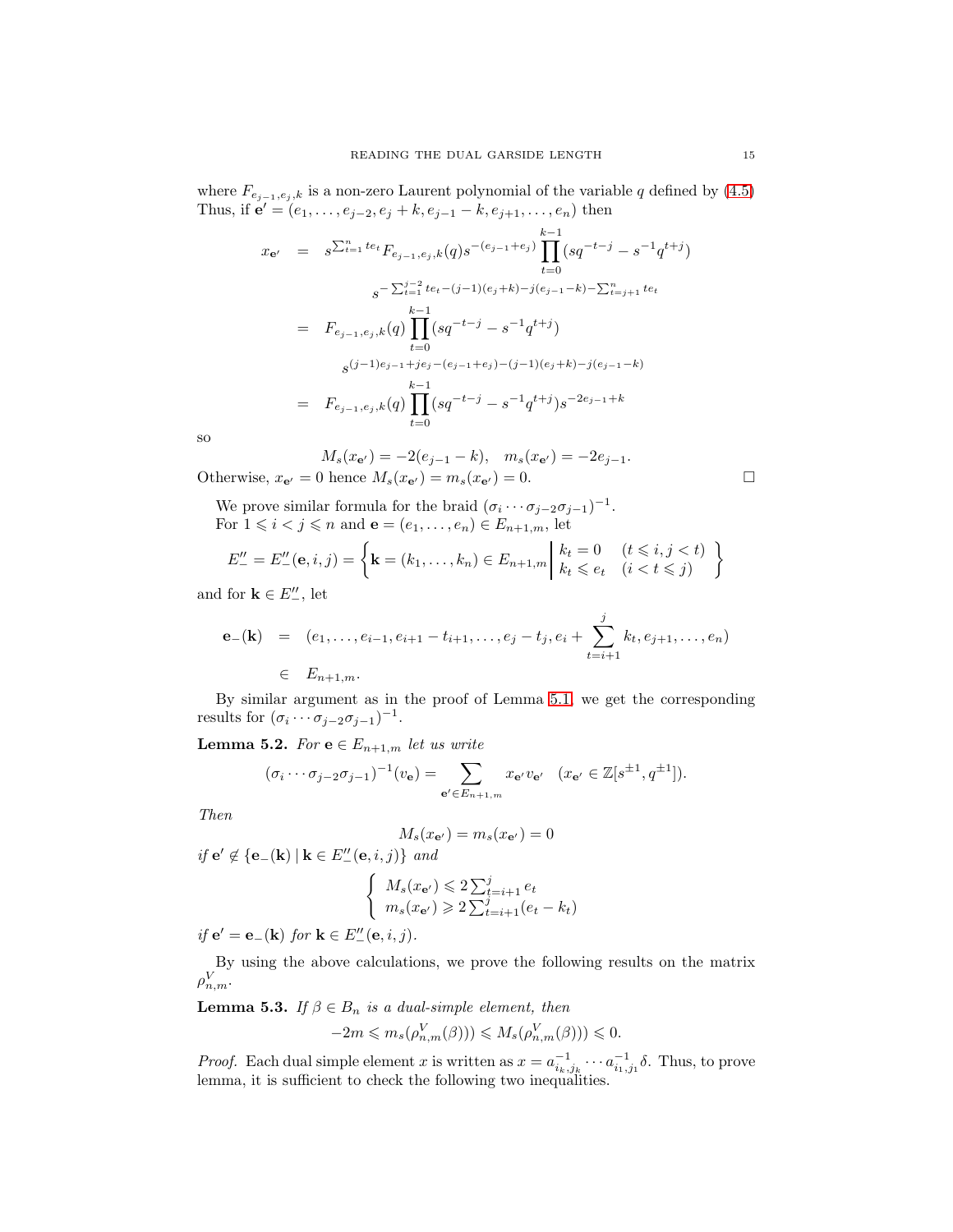$$
(1) \t-2m \leqslant m_s(\rho_{n,m}^V(\delta))M_s(\rho_{n,m}^V(\delta)) \leqslant 0.
$$
  

$$
(2) \t0 \leqslant m_s(\rho_{n,m}^V(a_{i,j}^{-1}))M_s(\rho_{n,m}^V(a_{i,j}^{-1})) \leqslant 2m.
$$

The inequality (1) follows from Lemma [5.1.](#page-13-2) Since

$$
a_{i,j}^{-1} = (\sigma_i \cdots \sigma_{j-2} \sigma_{j-1})^{-1} (\sigma_{i+1} \cdots \sigma_{j-2} \sigma_{j-1})
$$

the inequality (2) follows from Lemma [5.1](#page-13-2) and Lemma [5.2.](#page-14-0)

The corresponding result for Lawrence's representation can be obtained from Lemma [5.3](#page-14-1) by using [\(4.6\)](#page-9-0), Lemma [4.1](#page-10-0) and Corollary [4.6.](#page-13-1)

<span id="page-15-2"></span>**Lemma 5.4.** For  $\beta \in B_n$ , we have an inequality

$$
\frac{1}{2}m_s(\rho_{n,m}^V(\beta)) \leqslant m_{\mathsf{q}}(L_{n,m}(\beta)) \leqslant M_{\mathsf{q}}(L_{n,m}(\beta)) \leqslant \frac{1}{2}M_s(\rho_{n,m}^V(\beta)).
$$

In particular, if  $\beta \in B_n$  is a dual-simple element, then

$$
-m \leqslant m_{\mathsf{q}}(L_{n,m}(\beta)) \leqslant M_{\mathsf{q}}(L_{n,m}(\beta)) \leqslant m
$$

holds.

*Proof.* Recall the equality [\(4.6\)](#page-9-0),  $\rho_{m,n}^W(\beta) = \pi' \rho_{m,n}^V(\beta) M_{\Phi}$ . By Lemma [4.1,](#page-10-0) the matrix  $M_{\phi}$  does not involve the variable s,

$$
m_s(\rho_{m,n}^V(\beta)) \leqslant m_s(\rho_{m,n}^V(\beta)M_\Phi).
$$

Since the matrix  $\pi' \rho_{m,n}^V(\beta) M_{\Phi}$  is a submatrix of  $\rho_{m,n}^V(\beta) M_{\Phi}$ ,

$$
m_s(\rho_{m,n}^V(\beta)M_{\Phi}) \leqslant m_s(\pi'\rho_{m,n}^V(\beta)M_{\Phi}) = m_s(\rho_{m,n}^W(\beta))
$$

hence

$$
m_s(\rho_{m,n}^V(\beta)) \leqslant m_s(\rho_{m,n}^W(\beta)).
$$

By Corollary [4.6,](#page-13-1)  $L_{m,n}(\beta) = \rho_{m,n}^W(\beta)|_{s^2 = \mathbf{q}, -q^{-2} = \mathbf{t}}$  so we conclude

$$
\frac{1}{2}m_s(\rho_{m,n}^V(\beta)) \leq m_{\mathsf{q}}(L_{n,m}(\beta))
$$

<span id="page-15-1"></span>The inequality between  $M_s$  and  $M_q$  is proved in a similar way.  $\Box$ 

## 5.2. Dual Garside length formula for Lawrence's representation.

<span id="page-15-0"></span>**Theorem 5.5.** Let  $L_{n,m}$   $(m > 1)$  be Lawrence's representation and  $\beta \in B_n$ . Then,

- (1)  $m \sup_{\Sigma^*} (\beta) = -m_q(L_{n,m}(\beta)).$
- (2)  $m \inf_{\Sigma^*} (\beta) = M_{\mathsf{q}}(L_{n,m}(\beta)).$
- (3)  $m l_{\Sigma^*}(\beta) = \max\{0, -m_{\mathbf{q}}(L_{n,m}(\beta))\} \min\{0, -M_{\mathbf{q}}(L_{n,m}(\beta))\}.$

Proof. The proof is almost identical with the proof of the LKB representation [\[IW\]](#page-17-1), the case  $m = 2$ . For details, see [\[IW\]](#page-17-1).

The key notion is a certain labeling of curve diagram of braids, called the wallcrossing labeling. This serves as a bridge between dual Garside length and the homology of local system coefficients. See [\[IW\]](#page-17-1) for precise definition of curve diagram and wall-crossing labeling.

Let  $\beta$  be an *n*-braid, S be a straight multifork and N be a standard noodle. As in the LKB representation case, we are able to relate the degree of the variable q in the noodle-fork pairing  $\langle N, \beta(S) \rangle$  and the wall-crossing labeling: For each intersection point  $\mathbf{z} = \{z_1, \ldots, z_m\}$  of  $\Sigma(N)$  and  $\Sigma(\beta(\mathbb{S}))$ , one can compute  $a_{\mathbf{z}}$ , the degree of the variable q in the monomial  $m_z = \mathsf{q}^{a_z} \mathsf{t}^{b_z}$  from the wall-crossing labeling of curve diagrams (See [\[IW,](#page-17-1) Lemma 4.1]).

$$
16\,
$$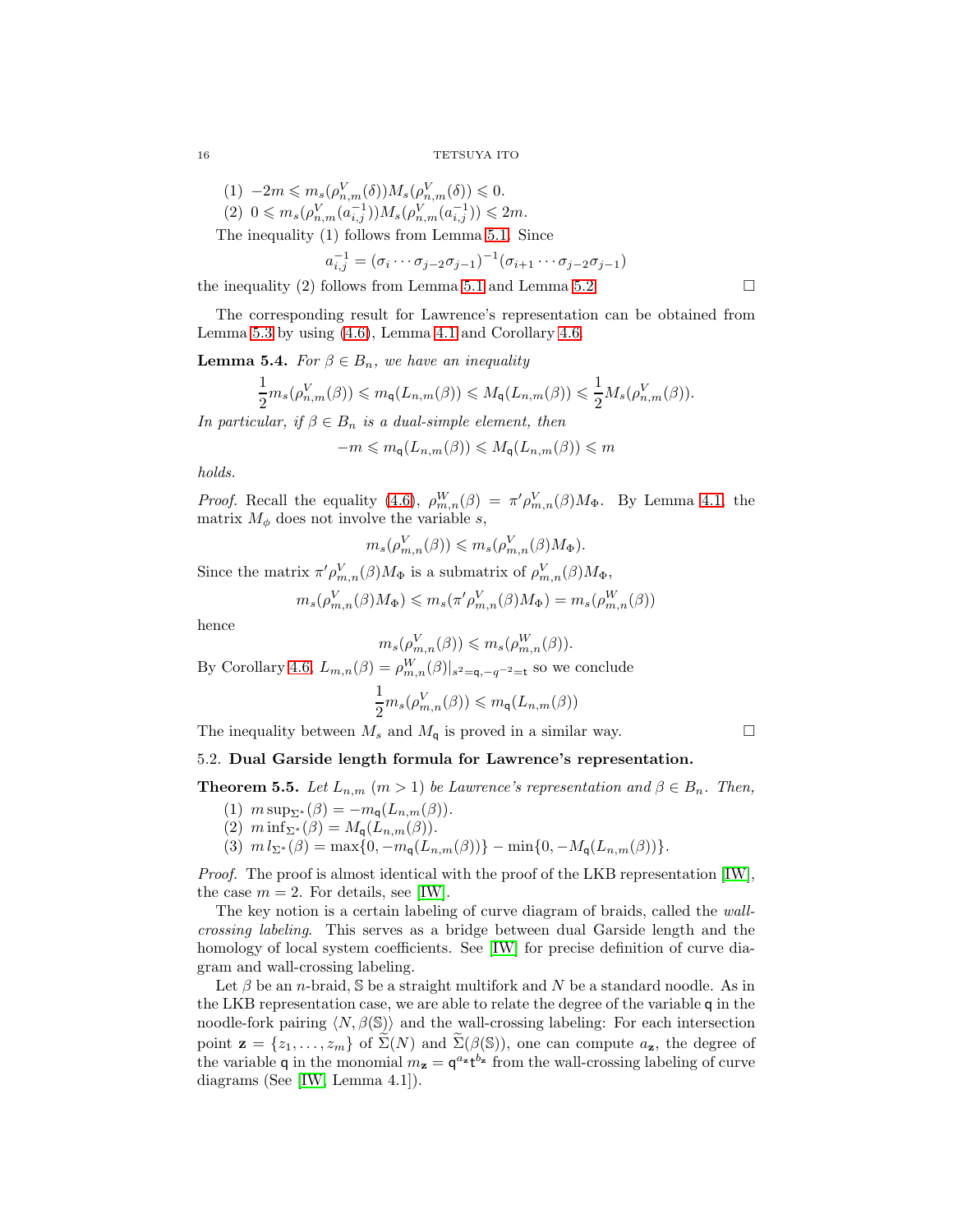On the other hand, by [\[IW,](#page-17-1) Theorem 3.3], we have shown that the minimal value of the wall-crossing labeling is equal to  $-\sup_{\Sigma_*}(\beta)$ . (Since we adapted a convention that  $\sigma_i$  is right-handed twists which is opposite to [\[IW\]](#page-17-1), the role of the maximal and the minimal are interchanged).

Now we choose a straight multifork  $S$  and a standard noodle  $N$  so that the following three conditions holds.

- (1)  $\beta$ (S) and N have the minimal intersection.
- (2)  $\beta$ (S) contains a subarc  $\alpha$  that attains the minimal wall-crossing labeling of the curve diagram of  $\beta$ .
- (3)  $N \cap \alpha \neq \phi$ .

Then, thanks to Lemma [3.3](#page-7-1) and the relationships among noodle-fork pairing, wall-crossing labeling, and the dual Garside length mentioned above, we get an inequality

$$
m_q(\langle N, \beta(\mathbb{S}) \rangle) \le -m \sup_{\Sigma^*} (\beta) - m.
$$

(See [\[IW,](#page-17-1) Lemma 5.2], for the LKB representation case).

Let us write  $\beta(\mathbb{S})$  as the linear combination of the standard multifork basis

$$
\beta(\mathbb{S})=\sum_{\mathbf{e}\in E_{n,m}}x_{\mathbf{e}}\mathbb{F}_{\mathbf{e}}\quad(x_{\mathbf{e}}\in\mathbb{Z}[\mathbf{q}^{\pm 1},\mathbf{t}^{\pm 1}]).
$$

Then we have an equality

$$
\langle N, \beta(\mathbb{S}) \rangle = \sum_{\mathbf{e} \in E_{n,m}} x_{\mathbf{e}} \langle N, \mathbb{F}_{\mathbf{e}} \rangle.
$$

On the other hand, by direct calculations for a standard multifork  $\mathbb{F}$ ,

$$
m_{\mathsf{q}}(\langle N,\mathbb{F}\rangle) \geqslant -m
$$

holds. Hence we conclude

$$
\min_{\mathbf{e}\in E_{n,m}} \{m_{\mathbf{q}}(x_{\mathbf{e}})\} - m \leqslant m_{\mathbf{q}}(\langle N, \beta(\mathbb{S})\rangle) \leqslant -m \sup_{\Sigma^*} (\beta) - m.
$$

Recall that a straight multifork  $\mathbb S$  is a standard multifork. So  $x_e$  is an entry of the matrix  $L_{n,m}(\beta)$ , hence we get an inequality

$$
m_{\mathbf{q}}(L_{n,m}(\beta)) \leq \min_{\mathbf{e} \in E_{n,m}} \{m_{\mathbf{q}}(x_{\mathbf{e}})\} \leq -m \operatorname{sup}_{\Sigma^*}(\beta).
$$

On the other hand, by lemma [5.4](#page-15-2)

$$
-m \leqslant m_{\mathbf{q}}(L_{n,m}(x)).
$$

holds for each dual-simple element  $x \in [1, \delta]$ . Hence we get the converse inequality

$$
-m\sup_{\Sigma^*}(\beta)\leqslant m_{\mathsf{q}}(L_{n,m}(\beta)),
$$

and conclude that

$$
m_{\mathsf{q}}(L_{n,m}(\beta)) = -m \operatorname{sup}_{\Sigma^*}(\beta).
$$

The proof of (2) is similar, and (3) follows from Proposition [2.1.](#page-3-1)  $\Box$